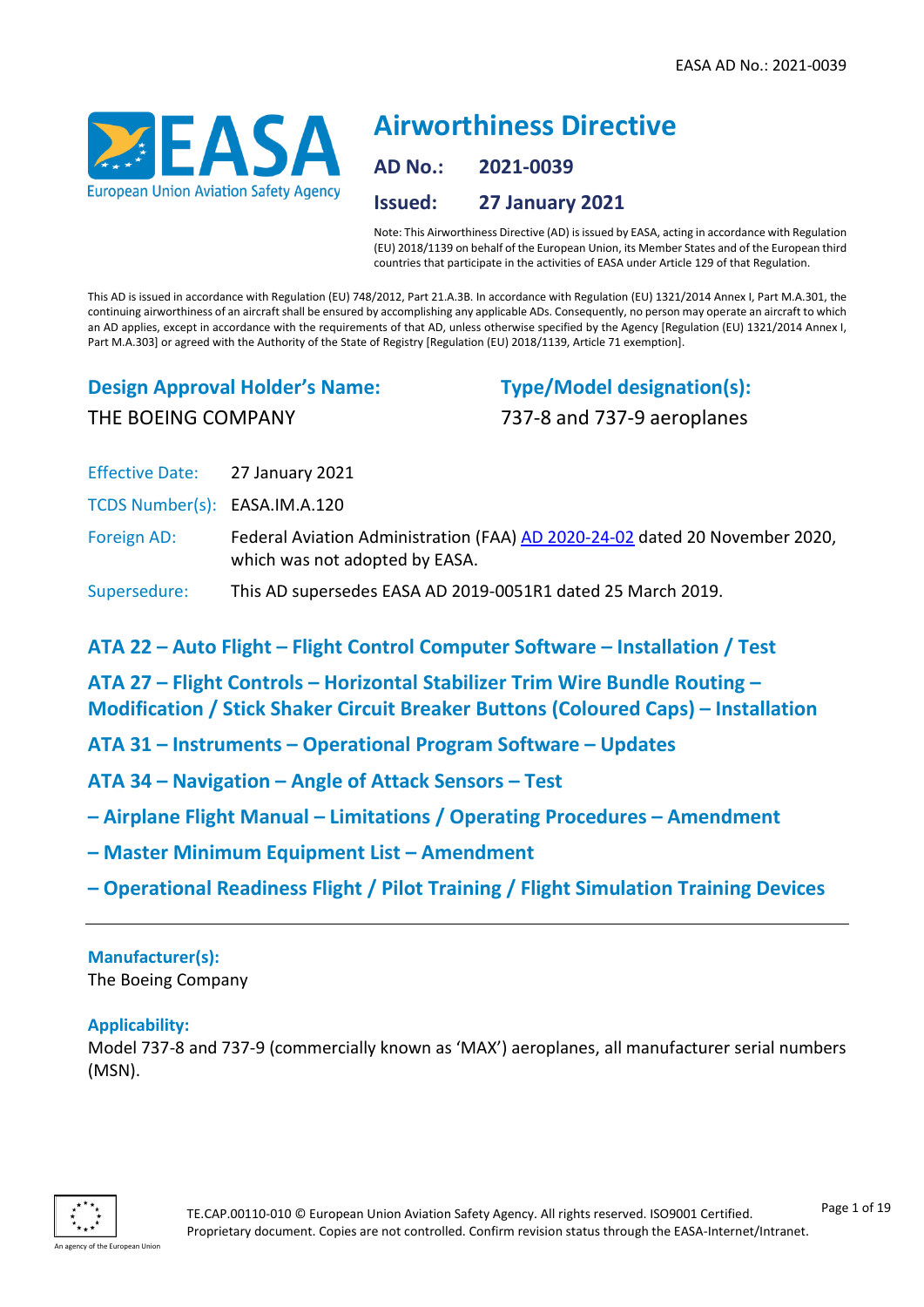# **Definitions:**

For the purpose of this AD, the following definitions apply:

**Ferry flight**: Any non-passenger, non-commercial flight conducted after the effective date of this AD, operating with a Permit-to-Fly issued under Annex I (Part 21) of Regulation (EU) 748/2012, and under flight conditions approved by EASA.

**Affected FCC OPS**: Flight Control Computer (FCC) Operational Program Software (OPS) P.11.1 (for model 737-8) and P.10.0 (for model 737-9), or earlier FCC OPS.

**Affected MDS DPC OPS**: MAX Display System (MDS) Display Processing Computer (DPC) OPS, Block-point (BP) 1.5, or earlier MDS DPC OPS/BP.

**Serviceable FCC OPS**: FCC OPS P12.1.2, Part Number (P/N) 2274-COL-AC2-26, or later FCC OPS and corresponding P/N.

**Serviceable MDS DPC OPS**: MDS DPC OPS, BP 1.5.1, P/N COL49-0078-0006, or later MDS DPC OPS/BP and corresponding P/N.

**The applicable SB**: Boeing Alert Requirements Bulletin (RB) 737-22A1342 RB, for the FCC OPS P12.1.2 introduction; Service Bulletin (SB) 737-27-1320, for the stick shaker circuit breakers button (coloured cap) installation; Special Attention SB 737-31-1860 (at any revision), for the MDS DPC OPS update; Special Attention SB 737-27-1318 Revision 2, for the horizontal stabilizer trim wiring wire bundle routing modification; Special Attention SB 737-00-1028, for the angle-of-attack (AOA) sensor system test and operational readiness flight; as applicable.

**Groups**: Group 1 aeroplanes are those MSN identified by line number in Boeing Special Attention SB 737-31-1860 original issue, dated 12 June 2020. Refer to Boeing Document D6-19567 Part 3 for the line number and the corresponding MSN. Group 2 aeroplanes are all other MSN.

### **Reason:**

Prompted by two fatal accidents with Boeing 737-8 aeroplanes, EASA issued Emergency AD 2019-0051-E (later revised) to suspend all flight operations of the two affected models. EASA AD 2019-0051R1 allowed non-passenger, non-commercial ferry flights and defined the conditions for such ferry flights.

Previously, FAA issued AD 2018-23-51, which was adopted by EASA. Since that AD was issued, FAA issued AD 2020-24-02, superseding FAA AD 2018-23-51 which is no longer valid. This EASA AD is the Agency's decision not to adopt FAA AD 2020-24-02.

The results of safety investigations conducted by the authorities of the States where these events occurred, as well as EASA's own safety review, have confirmed that, with affected FCC OPS installed, a single erroneous high AOA sensor input to the FCC on an affected aeroplane during manual flight with flaps up may prompt the Manoeuvring Characteristics Augmentation System (MCAS) to input incremental nose down trim. In this scenario, the flight crew may be unable to respond

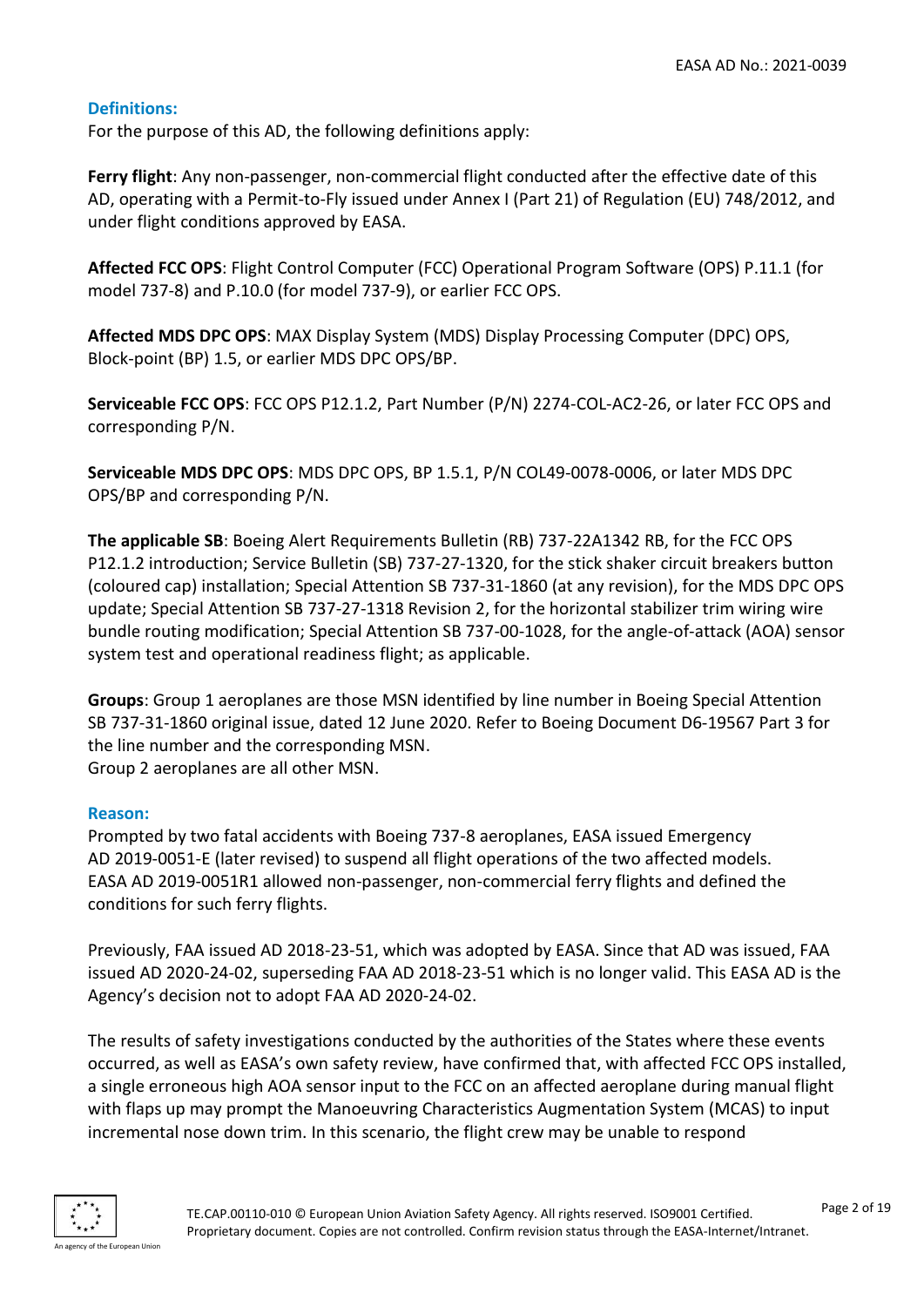appropriately by applying opposing nose-up stabilizer trim, returning the aeroplane to a trimmed state, and by actuating the stab trim cut-out switches.

This condition, if not corrected, could lead to a stabilizer position that cannot be fully countered with elevator input, possibly resulting in loss of control of the aeroplane.

Prompted by those findings, Boeing developed new OPS for FCC and MDS DPC and issued the applicable SB to provide instructions for OPS in-service installation. Boeing also updated the Airplane Flight Manual (AFM) to introduce new flight crew procedures and limitations, and the applicable flight crew training programme(s), introducing new training to ensure pilot understanding of the MCAS functions, the consequences of introducing the serviceable OPS, and the new 'Airspeed unreliable' procedure.

EASA conducted a comprehensive review of the measures proposed by Boeing, including flight testing, and considers that these measures adequately address the above described unsafe condition.

For the reasons described above, this AD supersedes EASA AD 2019-0051R1, cancelling the 'suspension of flight operations' requirements of that AD. The affected Boeing 737-8 and 737-9 aeroplanes can be returned to service, provided that the actions required by this AD have been accomplished. To achieve that, this AD requires installation of serviceable FCC OPS and serviceable MDS DPC OPS, embodiment of certain modifications, including wiring changes, accomplishment of a sensor test, and installation of buttons (coloured caps) on the stick shaker circuit breakers. This AD also requires certain changes to the AFM to introduce the new flight crew procedures and limitations, including a prohibition to perform Required Navigation Performance - Authorization Required (RNP AR) approaches, until EASA AMC 20-26 compliance activities related to RNP AR approaches are completed. This AD also requires amendment of the EASA-approved Boeing 737 MAX B-737-8/-9 Master Minimum Equipment List (MMEL) and the operator's approved minimum equipment list (MEL) for certain items. Following all these actions, this AD requires an operational readiness flight to be conducted. Finally, this AD prohibits (re)installation of affected FCC OPS and affected MDS DPC OPS, as defined in this AD.

EASA participated in a Joint Operational Evaluation Board (JOEB) meeting convened by the FAA, also including Agência Nacional de Aviação Civil (ANAC) of Brazil and Transport Canada Civil Aviation (TCCA). This JOEB evaluated the procedural changes and the pilot training proposed by Boeing for the 737-8/-9 (MAX). The JOEB validated Boeing's proposed training changes, and Boeing embodied them in the Operational Suitability Data for Flight Crew (OSD FC), Boeing documents D626A014 and D626A014-1, both Revision NEW, as part of the EASA Boeing 737 validated type certificate, together with other changes. In particular, and in addition to initial type rating training, differences training from the Boeing 737-600 through 737-900ER series (NG) to the MAX has been improved with the addition of training elements, including new training areas of special emphasis (TASE). In order to support the new training elements, changes which are necessary for Flight Simulation Training Devices (FSTD) are described in the form of dedicated Simulator Data Bulletins (SDB), issued by Boeing Simulator Support. In order to ensure safe operation of the MAX upon return to service, this AD requires that "return to service" (RTS) training, including ground and flight training in a suitable full flight simulator (FFS), is performed prior to pilots operating the MAX. The RTS training content is documented in a specific Appendix to the B737 OSD FC. Parts of the RTS training can also be done

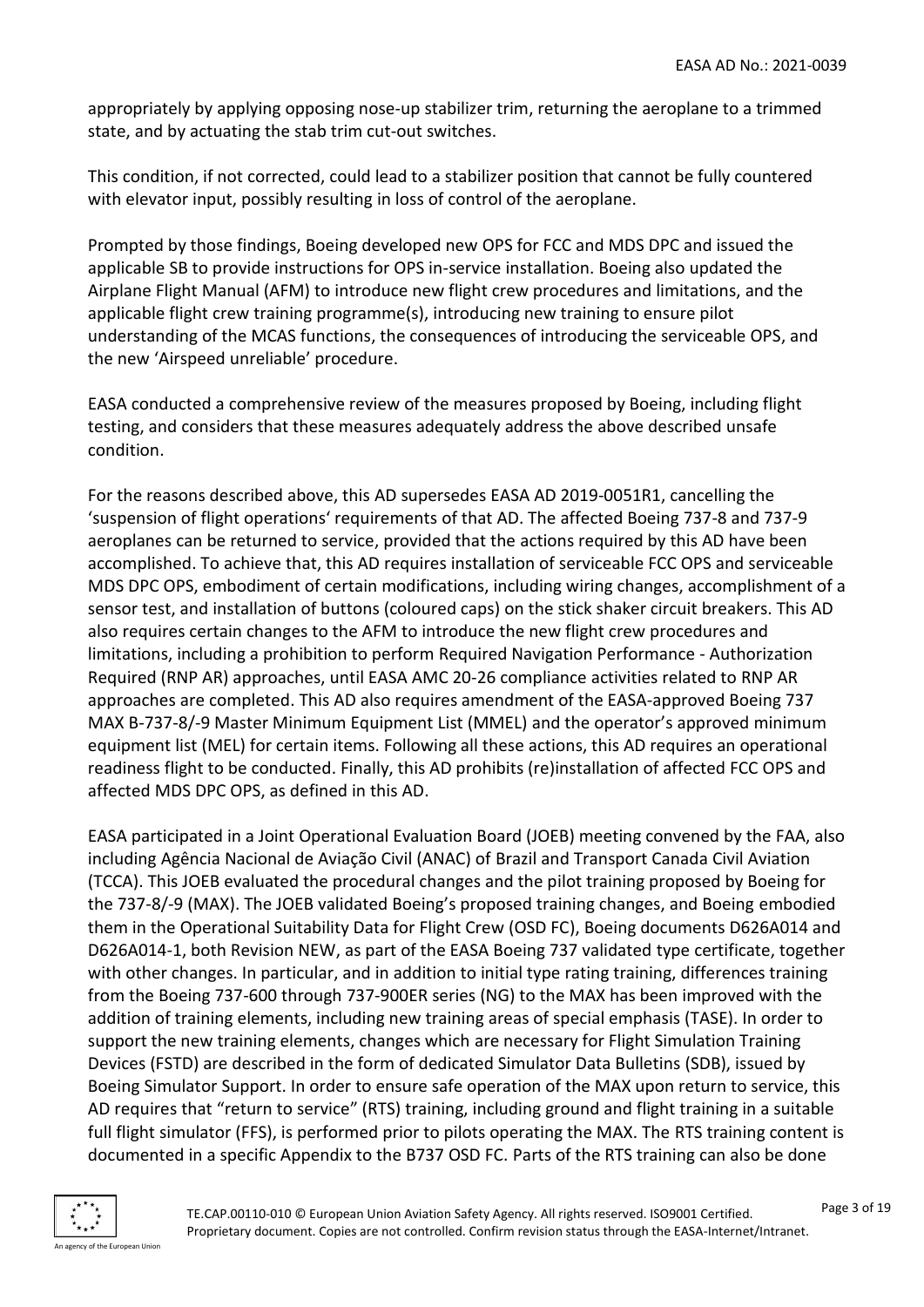on a Boeing 737 NG FFS, being equivalent to the Boeing 737 MAX FFS for specific manoeuvres, as has been demonstrated during the JOEB process.

In conjunction with this AD, EASA has also issued Safety Directive (SD) 2021-01, containing requirements for holders of an EASA third country operator (TCO) authorisation, to allow return to service (as related to their TCO authorised operations) of their Boeing 737-8 and 737-9 aeroplanes, when operated under an EASA TCO authorisation into, within or out of the territory to which the EU treaties apply.

# **Required Action(s) and Compliance Time(s):**

Required as indicated, unless accomplished previously:

# **Installation/Test of FCC OPS**:

(1) For Group 1 aeroplanes: Before next flight after the effective date of this AD, install serviceable FCC OPS, as defined in this AD, and accomplish a software installation test in accordance with the instructions of the applicable SB. During the installation test, if the serviceable FCC OPS P/N is not shown as being installed on FCC A and FCC B (see Note 1 of this AD), before further flight, accomplish applicable corrective action(s) until the serviceable FCC OPS P/N is installed on FCC A and FCC B. Later-approved FCC OPS versions are only those Boeing software versions that are approved as a replacement for the affected FCC OPS, and are approved as part of the type design after the effective date of this AD.

Note 1: The flight control system for 737 MAX aeroplanes includes two FCC units (FCC A and FCC B) which process inputs from the pilots and aeroplane sensors to move the control surfaces. Guidance to accomplish and verify the installation of FCC OPS software can be found in the Boeing 737-7/8/8200/9/10 Aircraft Maintenance Manual (AMM), Section 22-11-33.

This paragraph corresponds to paragraph (g) of FAA AD 2020-24-02.

# **Stall Warning System Stick Shaker Circuit Breakers – Button (Coloured Cap) Installation**:

(2) For Group 1 and Group 2 aeroplanes: Before next flight after the effective date of this AD, install a button (coloured cap) on each stick shaker circuit breaker, on panels P6-1 and P18-2, in accordance with the instructions of the applicable SB.

This paragraph **does not correspond to any paragraph** of FAA AD 2020-24-02.

# **AFM Amendment(s)**:

(3) For Group 1 aeroplanes: Before next flight after the effective date of this AD, amend the applicable AFM, Boeing Document D631A002, by including the changes as specified in Appendix 1 of this AD. This can be accomplished by inserting a copy of Figures 1 through 11 of Appendix 1 into the applicable AFM.

Revising the applicable AFM by introducing a later approved AFM revision is an acceptable method to comply with this requirement, provided it is determined that the changes as specified in Appendix 1 of this AD are part of that AFM revision.

In addition, before next flight after the effective date of this AD, remove the AFM information

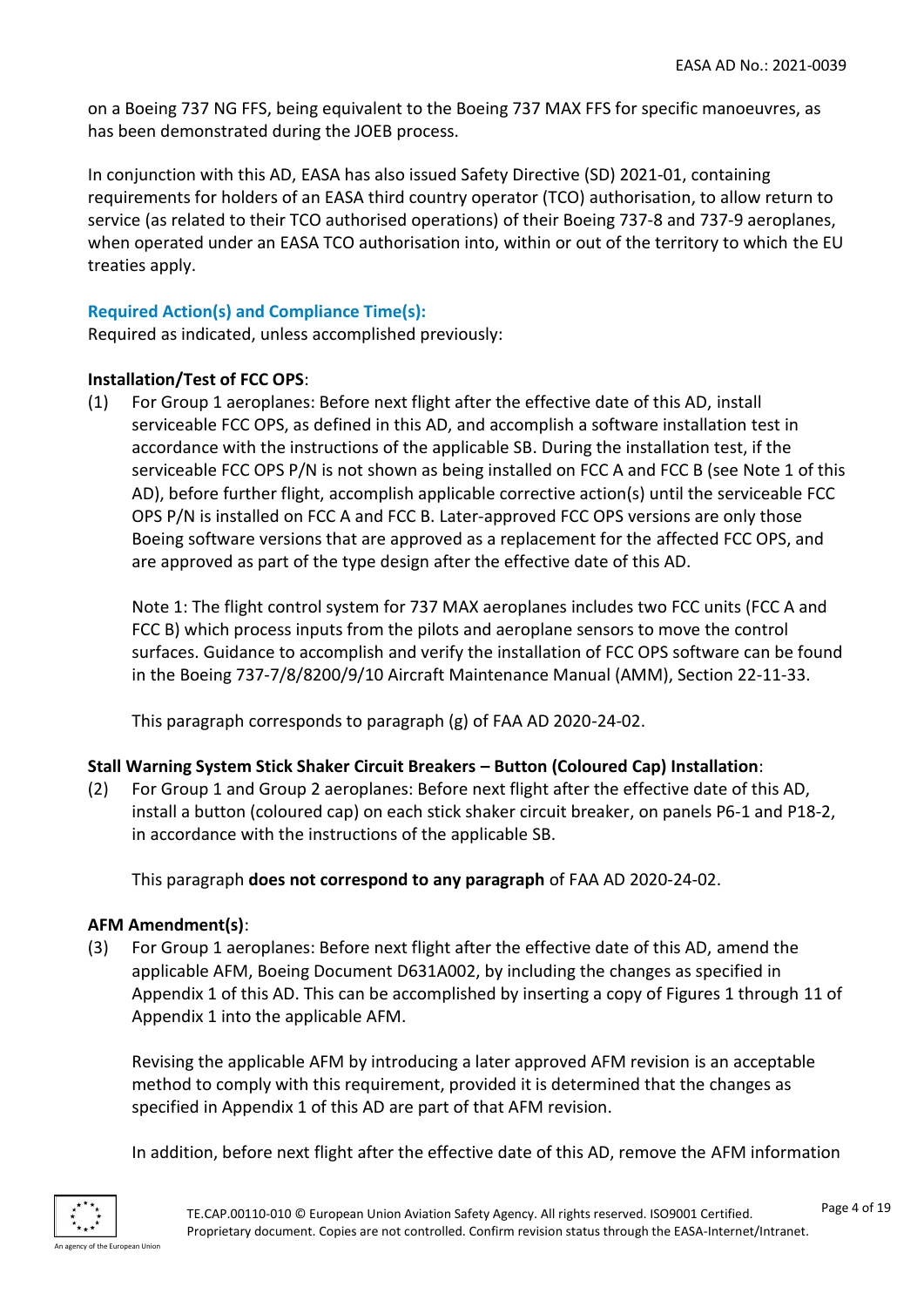previously required by FAA AD 2018-23-51, which was superseded by FAA AD 2020-24-02, from the Certificate Limitations and Operating Procedures chapters of the applicable AFM.

This paragraph corresponds to, **but is different from**, paragraph (h) of FAA AD 2020-24-02.

### **MMEL Provisions for Inoperative Flight Control System Functions**:

(4) For Group 1 aeroplanes: From the effective date of this AD, do not operate (dispatch) an aeroplane, unless the provisions specified in Figure 12 of Appendix 1 of this AD are incorporated into the EASA-approved Boeing 737 MAX B-737-8/-9 MMEL, on the basis of which the operator's approved MEL must be amended. This can be accomplished by inserting a copy of Figure 12 of Appendix 1 into the applicable operator MEL.

The required changes are contained in EASA-approved Boeing 737 MAX B-737-8/-9 MMEL, Boeing document D639A001-02, Revision 2. Revising the operator MEL by introducing that Revision 2, or a later EASA-approved MMEL revision, is an acceptable method to comply with this requirement.

This paragraph corresponds to, **but is different from**, paragraph (i) of FAA AD 2020-24-02.

### **Installation/Verification of MDS Software, Removal of INOP Markers**:

(5) For Group 1 aeroplanes: Before next flight after the effective date of this AD, accomplish all applicable actions identified as "RC" (required for compliance) in, and in accordance with the instructions of, the applicable SB.

This paragraph corresponds to paragraph (j) of FAA AD 2020-24-02.

### **Horizontal Stabilizer Trim Wire Bundle Routing Change**

(6) For Group 1 aeroplanes: Before next flight after the effective date of this AD, accomplish all applicable actions identified as "RC" in, and in accordance with the instructions of, the applicable SB.

This paragraph corresponds to paragraph (k) of FAA AD 2020-24-02.

### **AOA Sensor System Test**

(7) For Group 1 aeroplanes: Before next flight after the effective date of this AD, accomplish all applicable actions identified as "RC" for the "AOA Sensor System Test" as specified in, and in accordance with the instructions of, the applicable SB.

This paragraph corresponds to paragraph (l) of FAA AD 2020-24-02.

### **Operational Readiness Flight**

(8) For Group 1 aeroplanes: Before next flight after accomplishment of the actions required by paragraphs (1) through (7) of this AD, accomplish all applicable actions identified as "RC" for the "Operational Readiness Flight" as specified in, and in accordance with, the instructions of the applicable SB. The EASA approved flight conditions, as specified in Appendix 2 of this AD, form the basis on which a Permit to Fly can be issued in accordance with Annex I (Part 21) of

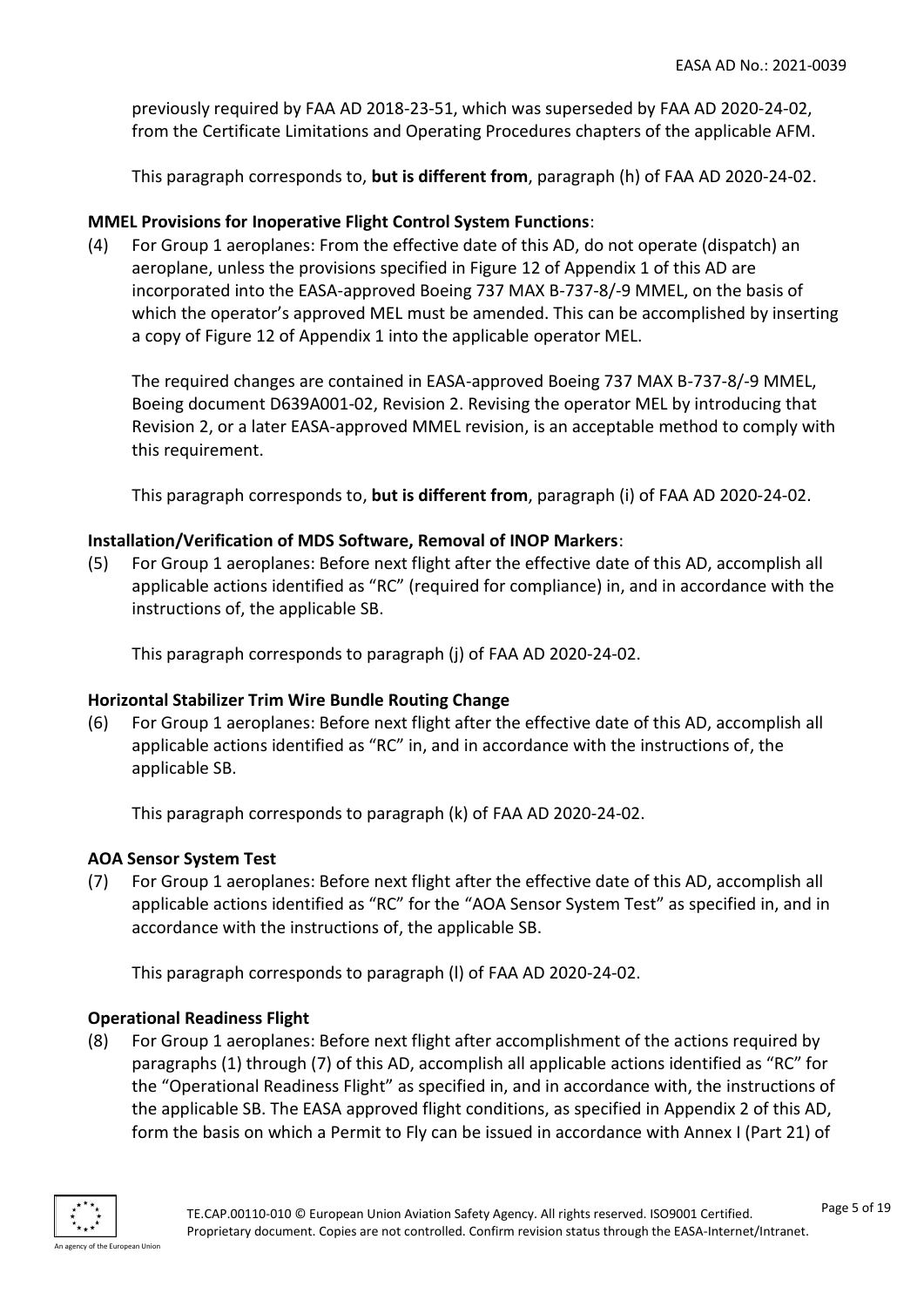Regulation (EU) 748/2012 to accomplish the operational readiness flight required by this paragraph.

No additional EASA flight conditions approval is required.

Before next flight after the operational readiness flight, any mechanical irregularities that occurred during the operational readiness flight must be rectified by the maintenance organisation and in consideration of the procedure for the management of defects of the organisation responsible for the continuing airworthiness of the aeroplane.

This paragraph corresponds to, **but is different from**, paragraph (m) of FAA AD 2020-24-02.

# **Credit**:

(9) Modification of an aeroplane in accordance with the instructions of Boeing Special Attention SB 737-27-1318 at original issue dated 10 June 2020, or Revision 1 dated 24 June 2020, and 737-27-1318 AMOC 01 (ref. SB 737-27-1318 at R2) dated 25 November 2020, 737-27-1318 AMOC 02 (ref. SB 737-27-1318 at R2) or 737-27-1318 AMOC 03 (ref. SB 737-27-1318 at original issue or R1), both dated 23 December 2020, as applicable, is an acceptable method to comply with the requirements of paragraph (6) of this AD for that aeroplane, provided the 14 Installation Deviation Records (IDRs) identified in paragraph 1.D., "Description," of Boeing Special Attention SB 737-27-1318 Revision 2 dated 10 November 2020, have been incorporated on the aeroplane.

Accomplishment of FAA-approved Boeing IDRs not identified in paragraph 1.D., "Description," of Boeing Special Attention SB 737-27-1318 Revision 2, and 737-27-1318 AMOC 01 or 737-27-1318 AMOC 02, as applicable, is acceptable for compliance with the corresponding "RC" steps specified in Boeing Special Attention SB 737-27-1318 Revision 1 dated 10 June 2020, provided those IDRs include reference to Boeing Special Attention SB 737-27-1318 Revision 1 dated 10 June 2020.

This paragraph corresponds to, **but is different from**, paragraph (o)(2) of FAA AD 2020-24-02.

Paragraphs (10) to (15) of this AD **do not correspond to any requirements** as specified in FAA AD 2020-24-02. Some of these actions are recommended by FAA Safety Alert for Operators (SAFO) [20014](https://content.govdelivery.com/attachments/USAFAA/2020/11/18/file_attachments/1604971/SAFO20014.pdf) and SAFO [20015.](https://content.govdelivery.com/attachments/USAFAA/2020/11/18/file_attachments/1604979/SAFO20015.pdf)

\*\*\*\*

### **Return to Flight Operations**:

(10) For Group 1 aeroplanes: Modification of an aeroplane by accomplishing all actions as required by paragraphs (1) through (8) of this AD, including software installation verifications/tests, implementation of all AFM, MMEL and operator MEL changes, an AOA Sensor System Test, and an operational readiness flight, cancels the suspension of flight operations as previously required by EASA AD 2019-0051R1 for that aeroplane.

For Group 2 aeroplanes: Installation of buttons (coloured cap) on the circuit breakers of the Stall Warning System Stick Shaker on an aeroplane, as required by paragraph (2) of this AD,

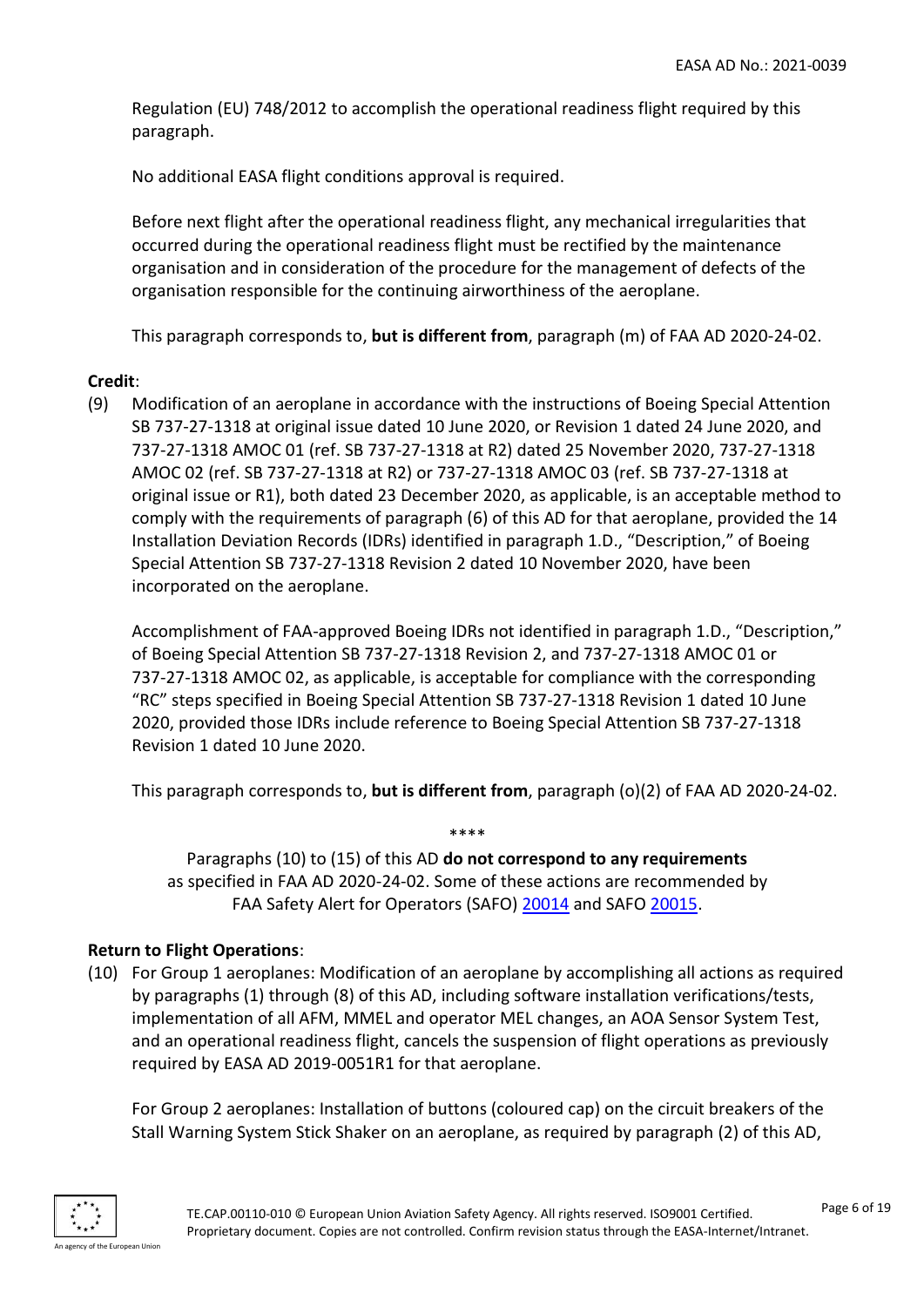cancels the suspension of flight operations as previously required by EASA AD 2019-0051R1 for that aeroplane.

# **Pilot Training Requirements**:

- (11) From the effective date of this AD, prior to any commercial or non-commercial flight, ensure that each pilot has performed the training as specified in paragraph (11.1) or (11.2) of this AD, as applicable. Ferry-flights, as defined in this AD, may be conducted by pilots who have not completed the additional training specified by paragraph (11.1) or (11.2), provided that specific flight conditions are approved by EASA for such ferry flights.
	- (11.1) For a pilot who already holds a type rating for any Boeing Model 737-600 through 737- 900ER (inclusive), with privileges to operate a model 737-8 or -9 (MAX) aeroplane: RTS training outlined in Appendix 3 to Boeing 737 OSD FC, document D626A014, and in Boeing 737 document D626A014-1, Operator Difference Requirement Tables, both Revision NEW, which contain elements constituting the training module to support the RTS of the Boeing 737-8 and -9 (MAX).
	- (11.2) For all other pilots: An initial type rating course for the Boeing 737-8/-9 (MAX), or differences (conversion from another model) training to the Boeing 737-8/-9 (MAX), as applicable, which includes the mandatory elements of the Boeing 737 OSD FC, document D626A014 Revision NEW.

# **Full Flight Simulators (FFS) used for Pilot Training**:

- (12) From the effective date of this AD, ensure that FSTD used to deliver training to pilots, as required by paragraph (11) of this AD, are capable to support the applicable OSD FC TASE and the RTS Appendix, as applicable. Concurrently, liaise with the FSTD Operator to verify that the requirements of paragraphs (13) and (14) of this AD are complied with.
- (13) From the effective date of this AD, ensure that on each Boeing 737 MAX FFS, used to deliver training to pilots as required by paragraph (12) of this AD, the instructions of the applicable Boeing SDBs related to the B737 MAX RTS are embodied. To this extent, the actions specified in paragraphs (13.1) and (13.2) are applicable.
	- (13.1) FSTD/FFS Binary Simulation Load must incorporate revision 3.23.4\_3, or later, as described in Boeing SDB-737-001 Revision G, or later revisions, and the FCC OPS revision P12.1.2 must be active.

Note 2: Regulation (EU) No 1178/2011, point ORA.FSTD.110 Modifications, requires that the competent authority must be notified of the updated Binary Simulation Load. The FSTD documentation available to the user (qualification certificate and/or FSTD configuration control documents) must have a clear identification of the Binary Simulation Load installed.

(13.2) Evaluate the manual stabilizer trim system for proper control forces and travel as described in CS-FSTD(A) initial issue (and issue 2), Appendix 1 to CS FSTD(A).300 FSTD, points g.1 and i.1. As described in g.1, system operation should be predicated on and traceable to the system data provided by the aeroplane manufacturer, original equipment manufacturer, or alternative approved data. The instructions of Boeing

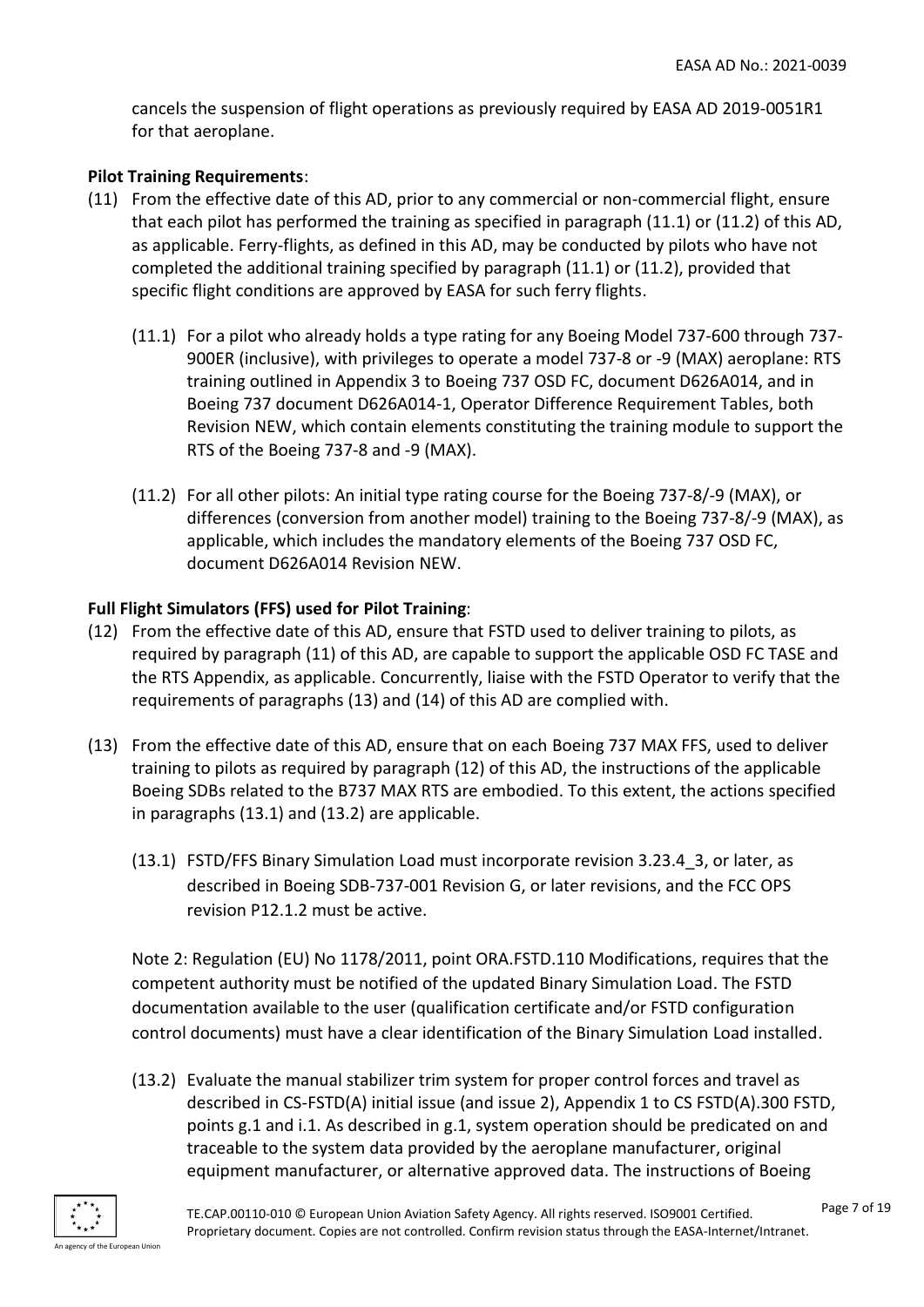SDB-737-006 provide an acceptable method for FSTD Operators to validate manual stabilizer trim wheel forces. Whenever the forces are not adequate to meet the training objectives, the FSTD Operator must declare the FFS unsuitable to conduct training on manual stabilizer trim wheel.

(14) From the effective date of this AD, ensure that on Boeing 737 NG FFS, when used to deliver training to pilots as required by paragraph (11) of this AD, manual stabilizer trim system is evaluated for proper control forces and travel as described in CS-FSTD(A) initial issue (and issue 2), Appendix 1 to CS FSTD(A).300 FSTD, points g.1 and i.1. As described in g.1, system operation should be predicated on and traceable to the system data provided by the aeroplane manufacturer, original equipment manufacturer, or alternative approved data. For previously qualified FFSs (those that have a qualification basis before CS-FSTD(A) initial issue became applicable), the FSTD operator should refer to the original FFS qualification basis Primary Reference Document standard (the standard under which the FFS was initially qualified), which contains similar requirements to evaluate control forces and travel. The instructions of Boeing SDB-737-007 provide an acceptable method for FSTD operators to validate manual stabilizer trim wheel forces. Whenever the forces are not adequate to meet the training objectives, the FSTD operator must declare the FFS unsuitable to conduct training on manual stabilizer trim wheel.

# **Prohibition to Install affected FCC OPS and affected MDS DPC OPS**:

(15) For Group 1 and Group 2 aeroplanes: From the effective date of this AD, do not install on any aeroplane affected FCC OPS or affected MDS DPC OPS, as defined in this AD.

### **Ref. Publications:**

Boeing Special Attention SB 737-00-1028 original issue dated 20 July 2020.

Boeing Alert Requirements Bulletin 737-22A1342 RB dated 17 November 2020, or Revision 1 dated 23 December 2020.

Boeing Special Attention SB 737-27-1318 original issue dated 10 June 2020, or Revision 1 dated 24 June 2020, and Revision 2 dated 10 November 2020.

Boeing SB 737-27-1320 original issue dated 14 October 2020.

Boeing Special Attention SB 737-31-1860 original issue dated 12 June 2020, or Revision 1 dated 02 July 2020.

Boeing SDB-737-001 Revision G dated 09 November 2020.

Boeing SDB-737-006 original issue dated 03 June 2019.

Boeing SDB-737-007 original issue dated 13 June 2019.

EASA-approved Boeing 737 MAX B-737-8/-9 MMEL, Boeing document D639A001-02 Revision 2 dated 25 September 2020, EASA approved on 23 December 2020.

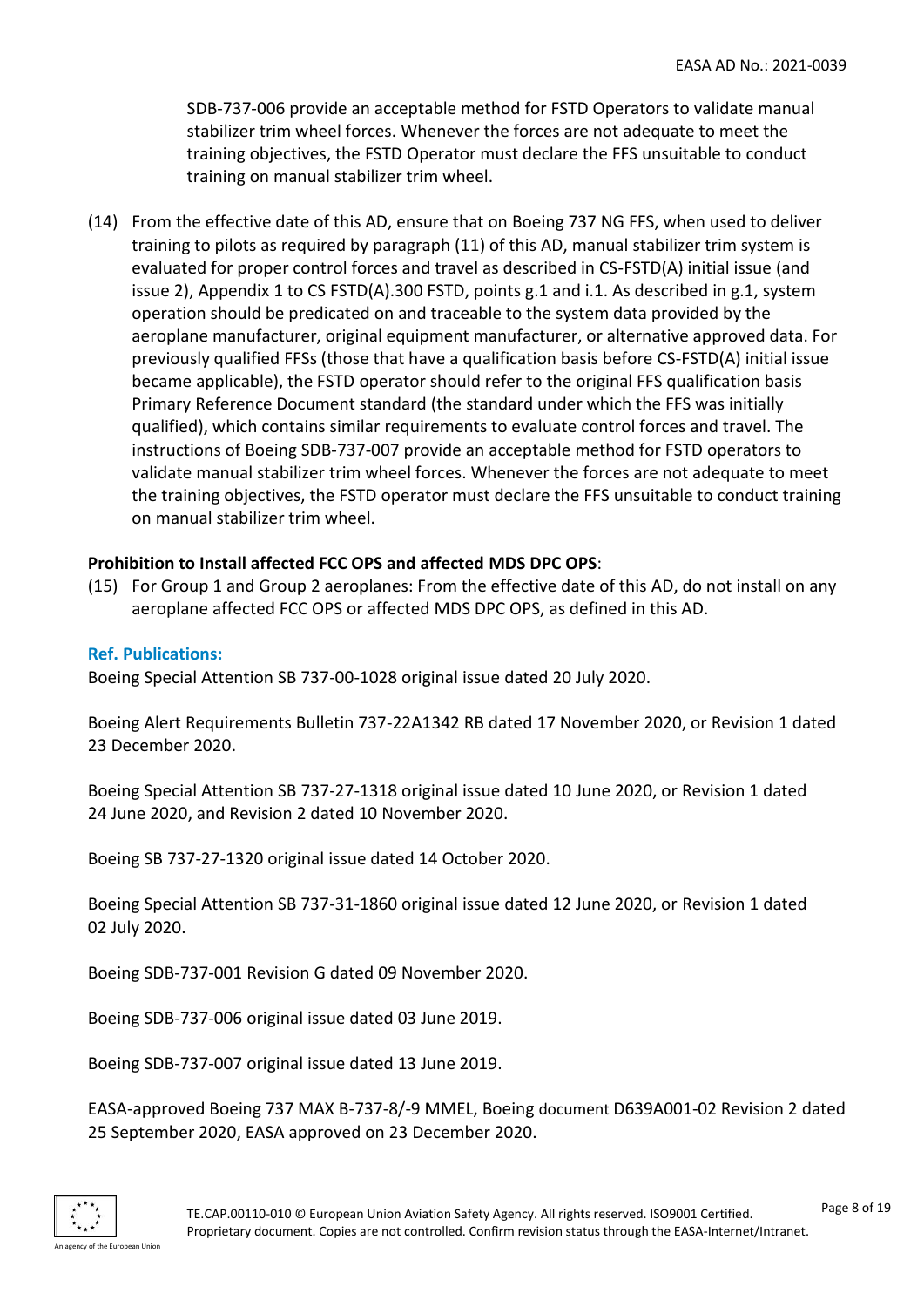Boeing 737 document D626A014 (Operational Suitability Data – Flight Crew) Revision NEW dated 24 November 2020, EASA approved on 22 December 2020.

Boeing 737 document D626A014-1 (Operator Difference Requirement Tables) Revision NEW dated 24 November 2020, EASA approved on 22 December 2020.

Boeing 737 MAX B-737-8/-9 AFM, Boeing document D631A002 (operator-customised AFM applies), EASA approved on 22 December 2020.

The use of later approved revisions of the above-mentioned documents is acceptable for compliance with the requirements of this AD.

# **Remarks:**

- 1. If requested and appropriately substantiated, EASA can approve Alternative Methods of Compliance for this AD.
- 2. This AD was posted on 24 November 2020 as PAD 20-184 for consultation until 22 December 2020. The Comment Response Document can be found in the [EASA Safety Publications Tool,](http://ad.easa.europa.eu/) in the compressed (zipped) file attached to the record for this AD.
- 3. Enquiries regarding this AD should be referred to the EASA Safety Information Section, Certification Directorate. E-mail: [ADs@easa.europa.eu.](mailto:ADs@easa.europa.eu)
- 4. Information about any failures, malfunctions, defects or other occurrences, which may be similar to the unsafe condition addressed by this AD, and which may occur, or have occurred on a product, part or appliance not affected by this AD, can be reported to the [EU aviation safety](http://www.aviationreporting.eu/AviationReporting/)  [reporting system.](http://www.aviationreporting.eu/AviationReporting/) This may include reporting on the same or similar components, other than those covered by the design to which this AD applies, if the same unsafe condition can exist or may develop on an aircraft with those components installed. Such components may be installed under an FAA Parts Manufacturer Approval (PMA), Supplemental Type Certificate (STC) or other modification.
- 5. For any question concerning the operational or technical content of the requirements in this AD, please contact: Boeing Commercial Airplanes, Attention: Contractual & Data Services (C&DS), 2600 Westminster Blvd., MC 110-SK57, Seal Beach, California 90740-5600, United States of America; Telephone: +1 562-797-1717; Internet: [https://www.myboeingfleet.com.](https://www.myboeingfleet.com/)

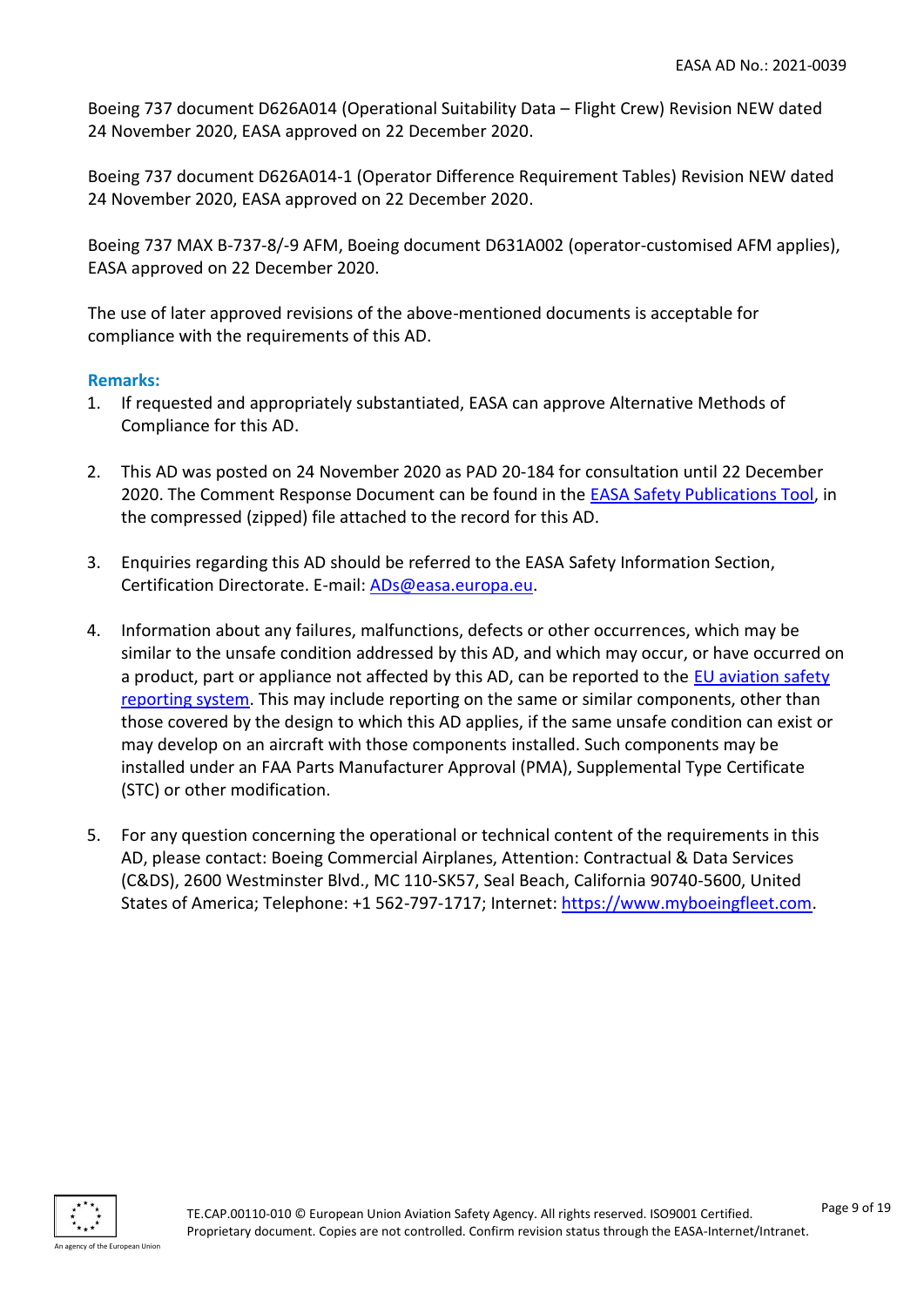### Appendix 1 – AFM and MMEL Changes

# In the Operating Procedures chapter, revise the General paragraph to include the information in

| Figure 1 to paragraph (3) of this AD                                                                                                                                                                                                                                                     |                                 |  |
|------------------------------------------------------------------------------------------------------------------------------------------------------------------------------------------------------------------------------------------------------------------------------------------|---------------------------------|--|
| <b>Standard Operating Procedures</b>                                                                                                                                                                                                                                                     | (Required by EASA AD 2021-0039) |  |
| Flight crews should follow company specific Standard Operating Procedures (SOPs) for the handling of<br>Non-Normal situations. Company SOPs for handling Non-Normal situations must include at least the items<br>mentioned below:                                                       |                                 |  |
| As a general overview of how Non-Normal situations should be conducted, consider maximum use of<br>auto-flight system to reduce workload, if available and appropriate. The flight crew should recognize and<br>announce the Non-Normal situation to be acknowledged by the other pilot. |                                 |  |
| Maintain airplane control: The Pilot Flying (PF) is to maintain airplane control and ensure that the flight<br>path is under control. The Pilot Monitoring (PM) is to monitor the flight path.                                                                                           |                                 |  |
| Analyse the situation and apply good CRM: The flight crew shall review all warning lights, caution lights,<br>and other alert lights to identify the Non-Normal situation. Prioritize alerts and recommend course of<br>action.                                                          |                                 |  |
| Take the proper action: Do the NNC memory items based on each crewmember's area of responsibility.<br>Call for and complete the appropriate NNC. Review all warning lights, caution lights, and other alerts;<br>complete other NNCs as required.                                        |                                 |  |
| Evaluate the need to land: Assess status of the airplane. Review options for diversion or continued flight.                                                                                                                                                                              |                                 |  |
| Definitions:                                                                                                                                                                                                                                                                             |                                 |  |
| Recall items are minimum immediate action items                                                                                                                                                                                                                                          |                                 |  |
| Reference items are accomplished after Recall items have been accomplished.                                                                                                                                                                                                              |                                 |  |
| This figure does not correspond to any requirement of FAA AD 2020-24-02.                                                                                                                                                                                                                 |                                 |  |

### \*\*\*\*

In the Operating Procedures chapter, replace the existing Airspeed Unreliable paragraph with the information in

| Figure 2 to paragraph (3) of this AD                                                                                                                                                                                                      |                                 |  |
|-------------------------------------------------------------------------------------------------------------------------------------------------------------------------------------------------------------------------------------------|---------------------------------|--|
| Airspeed Unreliable (E)                                                                                                                                                                                                                   | (Required by EASA AD 2021-0039) |  |
| <b>Airspeed Unreliable</b>                                                                                                                                                                                                                |                                 |  |
| Airspeed or Mach indications are suspected to be unreliable:                                                                                                                                                                              |                                 |  |
| Recall:                                                                                                                                                                                                                                   |                                 |  |
| If autopilot is engaged, disengage.<br>٠<br>If auto-throttle is engaged, disengage.<br>Set both F/D switches to off.<br>Set the following gear up pitch attitude and thrust:<br>Flaps extended: 10° and 80% N1<br>Flaps up: 4° and 75% N1 |                                 |  |
| Reference:<br>PROBE HEAT switches check on.                                                                                                                                                                                               |                                 |  |

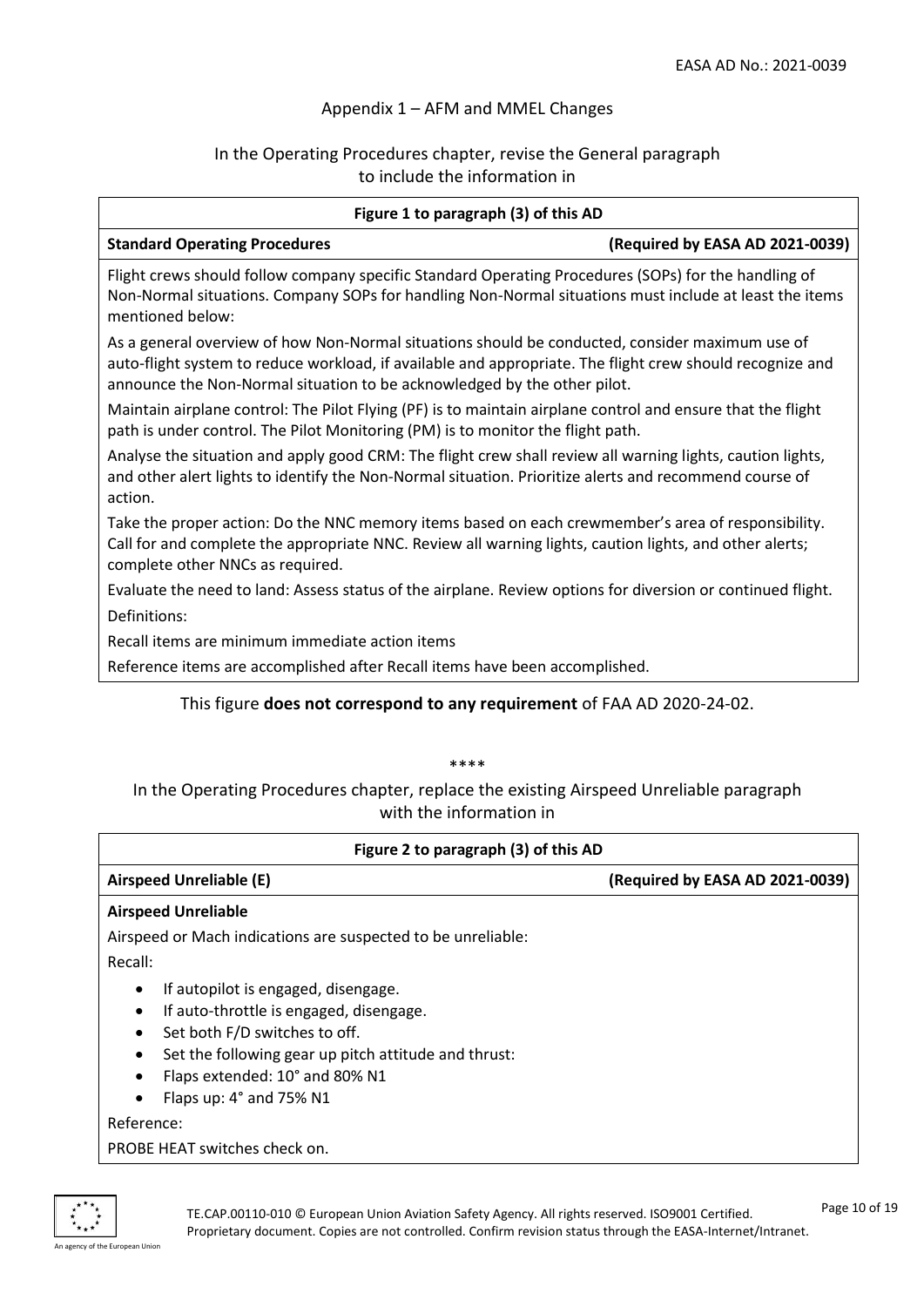### **Figure 2 to paragraph (3) of this AD**

### **Airspeed Unreliable (E) (Required by EASA AD 2021-0039)**

The following indications are reliable: attitude, N1, ground speed, and radio altitude.

### **Notes:**

1. Stick shaker, overspeed warning and airspeed low alerts may sound erroneously or simultaneously.

2. The flight path vector and pitch limit indicator may be unreliable on the PFD and HUD (as installed).

3. If the AOA indicator option is installed, the stick shaker indicator may be unreliable. AOA digital readout, analog needle, and approach reference band may be unreliable if the airspeed unreliable condition is caused by erroneous AOA.

Attempt to determine a reliable airspeed indication.

If a reliable airspeed indication can be determined:

Use the reliable airspeed indication for the remainder of the flight. If only the standby airspeed indication is reliable do not use autopilot, auto-throttle, or flight directors. If the captain's or first officer's airspeed indication is reliable, turn on the flight director switch on the reliable side. If needed, engage autopilot on the reliable side. Do not use auto-throttle.

**Note:** Autopilot may not engage or may disengage automatically.

If a reliable airspeed indication cannot initially be determined:

Using performance tables from an approved source, set the pitch attitude and thrust setting for the current airplane configuration and phase of flight. When in trim and stabilized, compare the captain, first officer, and standby airspeed indicators with the airspeed shown in the table. An airspeed indication that differs by more than 20 knots or 0.03 Mach from the airspeed shown in the table should be considered unreliable. If only the standby airspeed indication is reliable, do not use autopilot, auto-throttle, or flight directors. If the captain's or first officer's airspeed indication is reliable, turn on the flight director switch on the reliable side, and autopilot if needed. Do not use auto-throttle.

**Note:** Autopilot may not engage or may disengage automatically.

If a reliable airspeed indication cannot be determined using performance tables from an approved source:

Using the performance tables from an approved source, set pitch attitude and thrust setting for the airplane configuration and phase of flight as needed. Reference an approved source for landing distances.

# **Notes:**

1. Maintain visual conditions if possible.

- 2. Establish landing configuration early.
- 3. Radio altitude reference is available below 2500 feet.
- 4. Use electronic and visual glideslope indicators, where available, for approach and landing.

Attempt to determine a reliable altitude indication.

Use the most reliable altitude indication for the remainder of the flight. If the captain's or first officer's altitude indication is reliable:

The airplane may not meet RVSM requirements. Set transponder to reliable side and select traffic alerts only mode.

If captain's and first officer's altitude indications are both unreliable:

Turn off transponder altitude reporting.

**Note:** Airplane does not meet RVSM requirements.

A nuisance stick shaker may be deactivated at pilot's discretion. This improves recognition of a stall warning on the opposite side.

**Note:** Elevator Feel Shift may be active, resulting in increased control column forces.

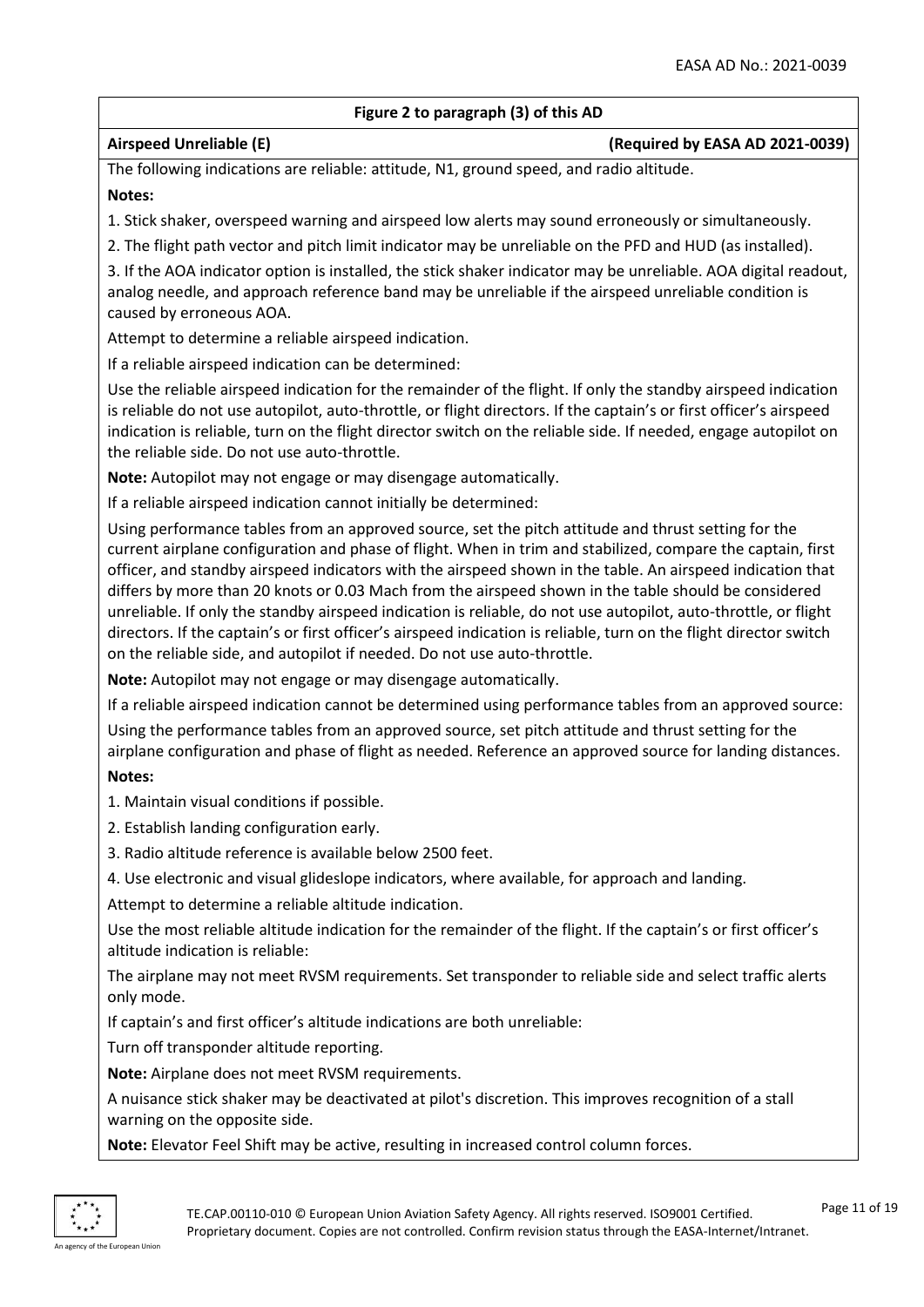### **Figure 2 to paragraph (3) of this AD**

**Airspeed Unreliable (E) (Required by EASA AD 2021-0039)**

If deactivating stick shaker **is** needed: Only the active stick shaker should be deactivated. Deactivate erroneous stick shaker.

### **Notes:**

1. When the circuit breaker is pulled, increased control column forces due to Elevator Feel Shift activation are removed.

2. The stick shaker on the opposite side is not deactivated.

If deactivating stick shaker **is not** needed; end of procedure except deferred items.

In addition to the normal descent, approach and landing checklists, complete the following deferred items:

For approach, only set the BARO minimums on the reliable PFD. Remove the BARO minimums from the unreliable PFD.

**Note:** If BARO minimums are set only on the first officer's PFD, DH/MDA aural callouts are not provided. In the event of a go-around, do the normal go-around procedure except refer to the Flight with Unreliable Airspeed go-around table to determine the go-around pitch setting.

In the event of a go-around if either the captain's or first officer's airspeed indication is reliable, when TO/GA is pushed, the flight director pitch bar may be removed. Selection of an AFDS pitch mode change, such as LVL CHG, restores the flight director pitch bar.

In the event of a go-around and the standby airspeed indication is the only reliable airspeed, do not use TO/GA.

This figure corresponds to, **but is different from**, the requirements of Figure 2 to paragraph (h)(3) of FAA AD 2020-24-02.

### \*\*\*\*

In the Certificate Limitations chapter, revise the Required Navigation Performance paragraph to include the information in

| Figure 3 to paragraph (3) of this AD                            |                                 |
|-----------------------------------------------------------------|---------------------------------|
| <b>Required Navigation Performance - Authorization Required</b> | (Required by EASA AD 2021-0039) |
| Conducting RNP AR operation is prohibited.                      |                                 |

This figure **does not correspond to any requirement** of FAA AD 2020-24-02.

\*\*\*\*

In the Operating Procedures chapter, replace the existing Runaway Stabilizer paragraph with the information in

| Figure 4 to paragraph (3) of this AD                                                                            |                                 |  |
|-----------------------------------------------------------------------------------------------------------------|---------------------------------|--|
| <b>Runaway Stabilizer (E)</b>                                                                                   | (Required by EASA AD 2021-0039) |  |
| If uncommanded stabilizer movement occurs continuously or in a manner not appropriate for flight<br>conditions: |                                 |  |
| Recall:                                                                                                         |                                 |  |

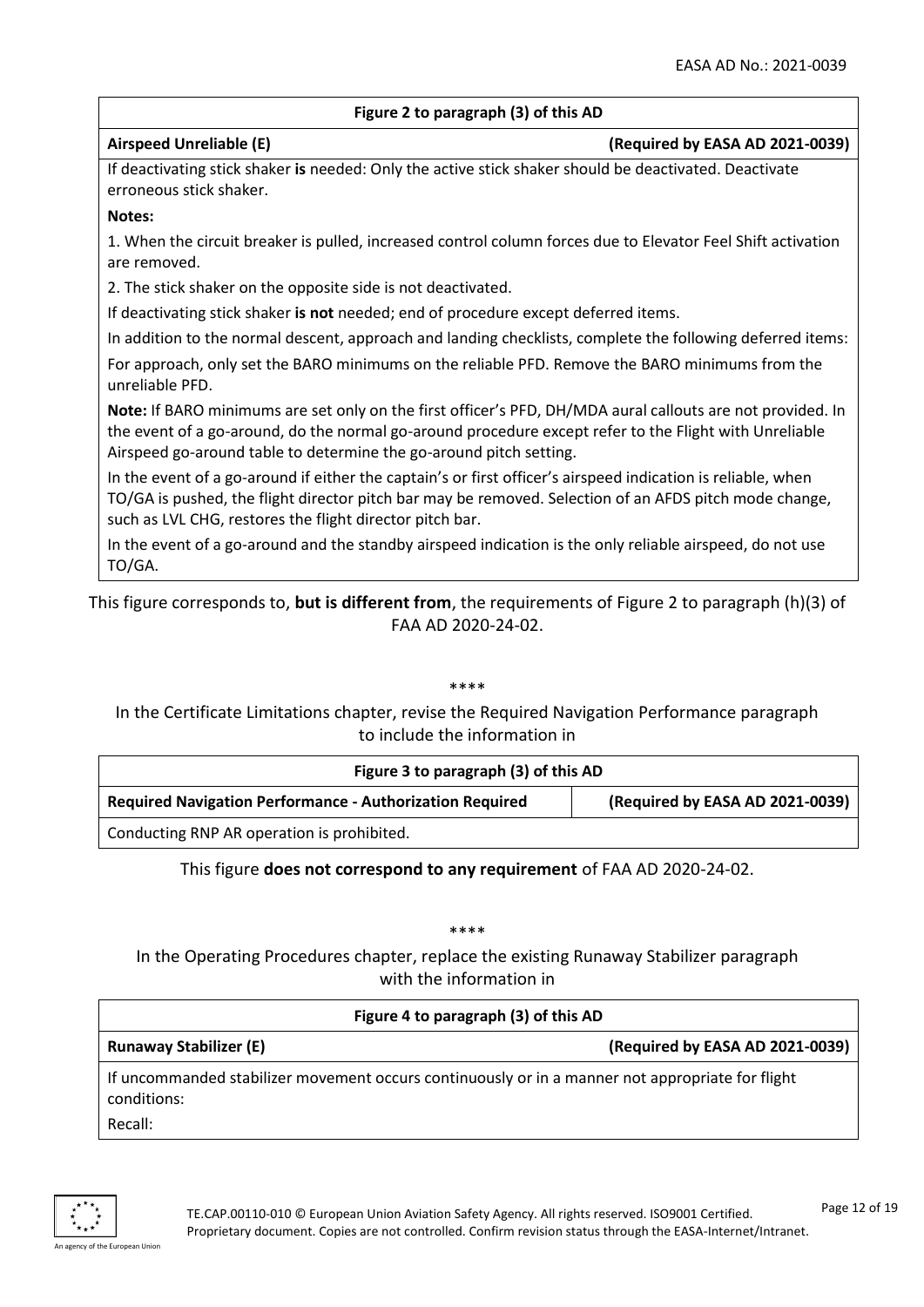Firmly hold control column. Disengage autopilot if engaged. Disengage auto-throttle if engaged. Use the control column and thrust levers to control airplane pitch attitude and airspeed. Use main electric stabilizer trim to reduce control column forces.

If the runaway stops after autopilot is disengaged, do not re-engage autopilot or auto-throttle; end of procedure.

If the runaway continues after autopilot is disengaged, place both STAB TRIM cut-out switches to CUTOUT.

If the runaway continues, grasp and hold stabilizer trim wheel.

Reference:

Trim the stabilizer manually.

Notes:

1. A two-pilot effort may be used to correct an out of trim condition.

2. Reducing airspeed reduces air loads on the stabilizer which can reduce the effort needed to manually trim. Anticipate trim requirements. Do not re-engage autopilot or auto-throttle.

In addition to the normal descent, approach and landing checklists, complete the following deferred item:

Establish landing configuration and in-trim condition early on final approach.

# This figure corresponds to the requirements of Figure 3 to paragraph (h)(4) of FAA AD 2020-24-02.

\*\*\*\*

In the Operating Procedures chapter, replace the existing Stabilizer Trim paragraph with the information in

| Figure 5 to paragraph (3) of this AD                                                                                                                                                                                                                            |                                 |  |
|-----------------------------------------------------------------------------------------------------------------------------------------------------------------------------------------------------------------------------------------------------------------|---------------------------------|--|
| <b>Stabilizer Trim Inoperative</b>                                                                                                                                                                                                                              | (Required by EASA AD 2021-0039) |  |
| Loss of electric trim through the main electric stabilizer trim switches, or when directed by the Stabilizer<br>Out of Trim procedure.                                                                                                                          |                                 |  |
| Place both STAB TRIM cut-out switches to CUTOUT. The autopilot is not available. Trim stabilizer manually.<br>A two-pilot effort may be used and will not cause system damage.                                                                                  |                                 |  |
| Notes:                                                                                                                                                                                                                                                          |                                 |  |
| 1. Reducing airspeed reduces air loads on the stabilizer which can reduce the effort needed to manually<br>trim.                                                                                                                                                |                                 |  |
| 2. If the failure could be due to ice accumulation, descend to a warmer temperature and attempt again to<br>trim manually.                                                                                                                                      |                                 |  |
| If the stabilizer can be trimmed manually, anticipate trim requirements. If the stabilizer cannot be trimmed<br>manually, expect higher than normal elevator forces during approach and landing. The thrust reduction at<br>flare will cause a nose down pitch. |                                 |  |
| Plan a flaps 15 landing. Set Vref 15+10 knots.                                                                                                                                                                                                                  |                                 |  |

**Note:** The maximum wind additive should not exceed 5 knots. Check the non-normal landing distance tables in an approved source.

In addition to the normal descent, approach and landing checklists, complete the following deferred items:

Review the normal go-around procedure. During a go-around, advance thrust to go-around smoothly and slowly to avoid excessive pitch-up.

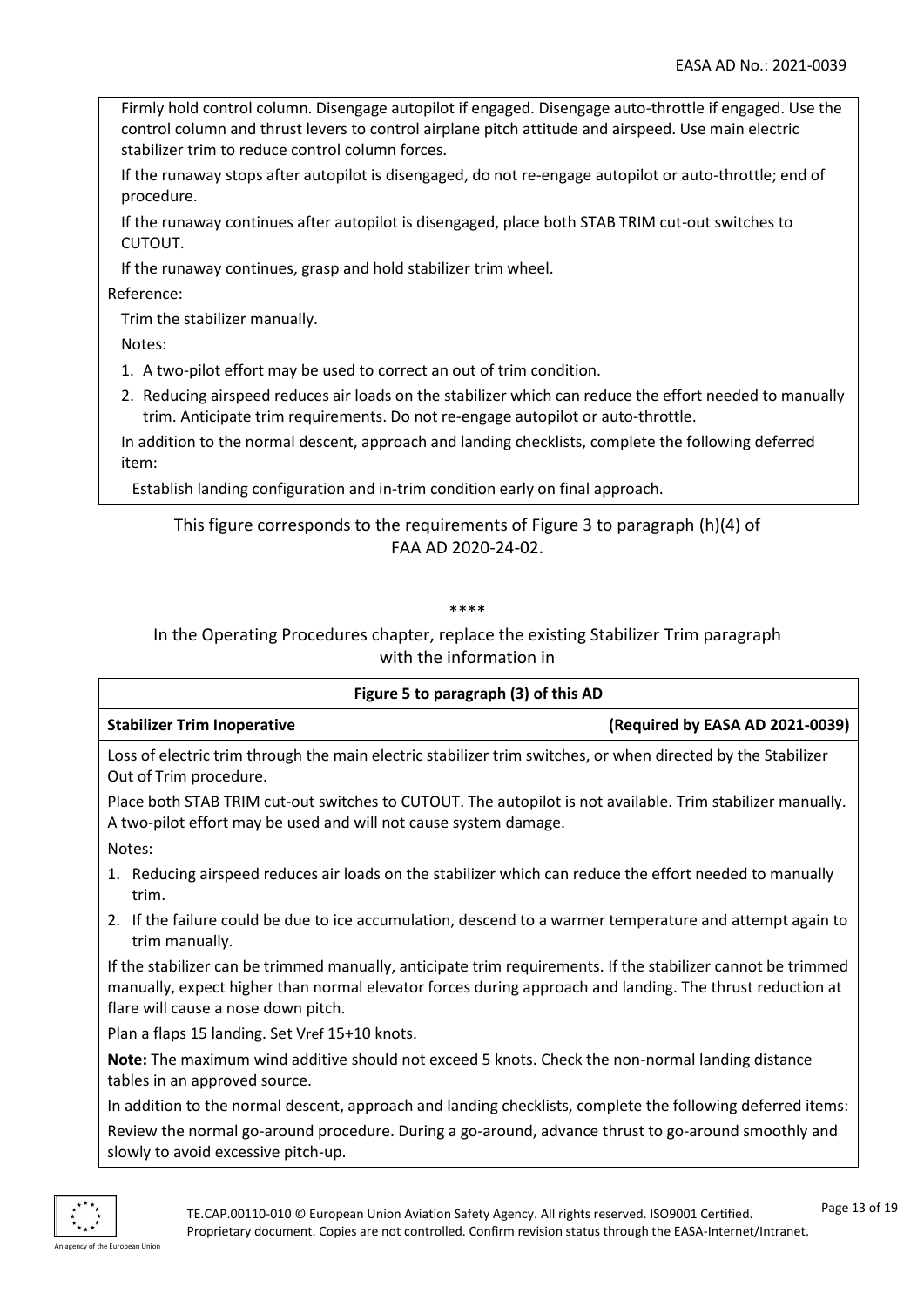### **Figure 5 to paragraph (3) of this AD**

### **Stabilizer Trim Inoperative (Required by EASA AD 2021-0039)**

Establish landing configuration early on final approach.

This figure corresponds to the requirements of Figure 4 to paragraph (h)(5) of FAA AD 2020-24-02.

### \*\*\*\*

In the Operating Procedures chapter, add the information in

| Figure 6 to paragraph (3) of this AD                       |                                 |
|------------------------------------------------------------|---------------------------------|
| <b>Speed Trim Fail</b>                                     | (Required by EASA AD 2021-0039) |
| The Speed Trim function and MCAS function are inoperative. |                                 |

Continue normal operation.

**Note:** The Speed Trim System will not provide stabilizer trim inputs when deviating from a trimmed airspeed.

# This figure corresponds to the requirements of Figure 5 of paragraph (h)(6) of FAA AD 2020-24-02.

\*\*\*\*

In the Operating Procedures chapter, add the information in

| Figure 7 to paragraph (3) of this AD                                                                                                                                                        |                                 |  |
|---------------------------------------------------------------------------------------------------------------------------------------------------------------------------------------------|---------------------------------|--|
| <b>Stabilizer out of Trim</b>                                                                                                                                                               | (Required by EASA AD 2021-0039) |  |
| The STAB OUT OF TRIM light illuminates for the following conditions:                                                                                                                        |                                 |  |
| On the ground: A partial failure of a Flight Control Computer.                                                                                                                              |                                 |  |
| In-flight: the autopilot does not set the stabilizer trim correctly.                                                                                                                        |                                 |  |
| If on ground, do not take off. End of procedure.                                                                                                                                            |                                 |  |
| In flight, during large changes in trim requirements, the STAB OUT OF TRIM light may illuminate<br>momentarily. If the stabilizer is trimming, continue normal operation; end of procedure. |                                 |  |
| In flight, if the stabilizer is not trimming, hold control column firmly. Disengage autopilot. Disengage<br>auto-throttle if engaged. Use main electric stabilizer trim as needed.          |                                 |  |
| If the stabilizer responds to electric trim inputs, do not re-engage the autopilot or auto-throttle; end of<br>procedure.                                                                   |                                 |  |
| If the stabilizer does not respond to electric trim inputs, accomplish the Stabilizer Trim Inoperative<br>procedure.                                                                        |                                 |  |

This figure corresponds to the requirements of Figure 6 of paragraph (h)(7) of FAA AD 2020-24-02.

\*\*\*\*

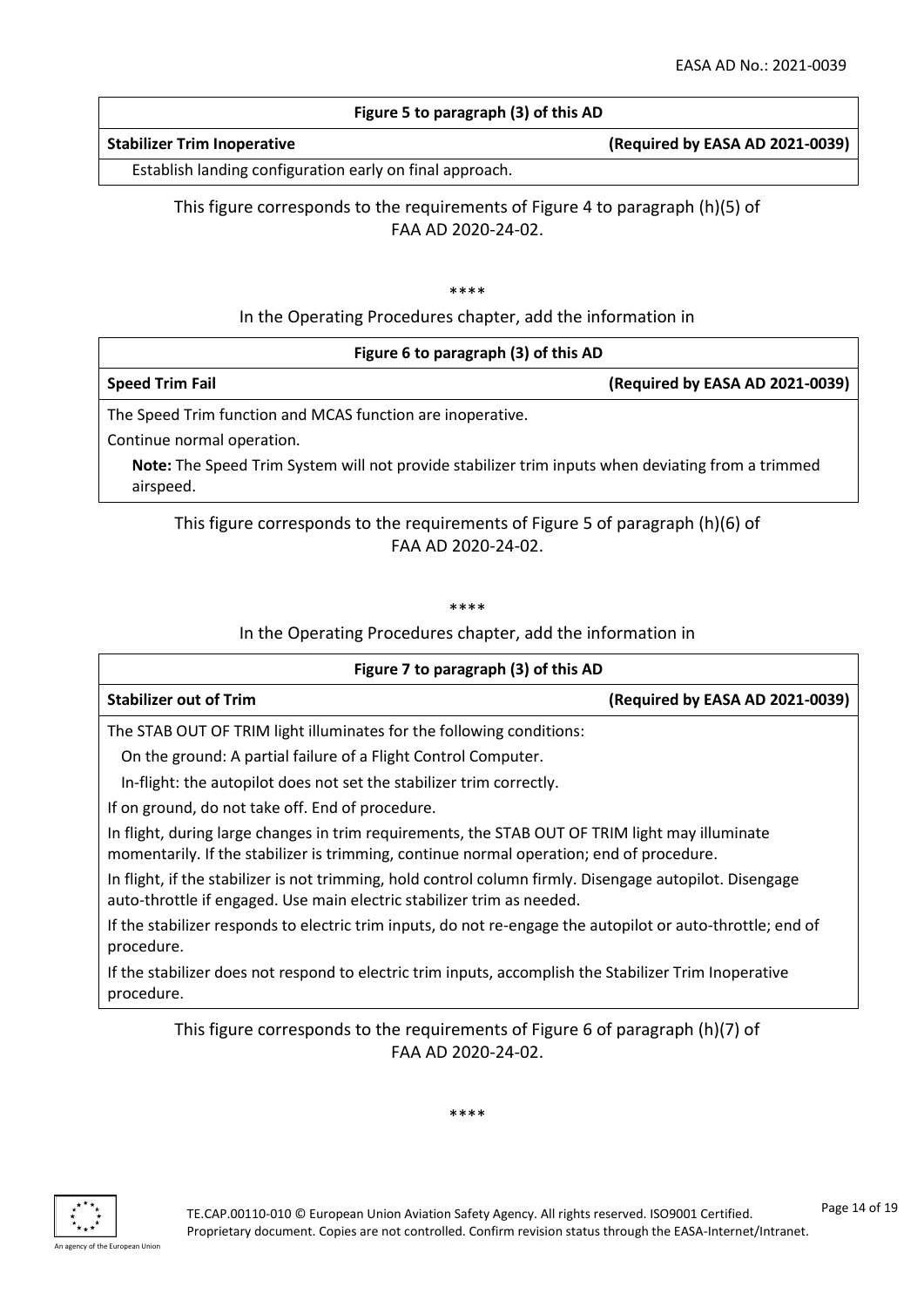### In the Operating Procedures chapter, add the information in

### **Figure 8 to paragraph (3) of this AD**

### **AOA Disagree (Required by EASA AD 2021-0039)**

When AOA DISAGREE appears on the PFD, this indicates the left and right angle of attack vanes disagree. Accomplish the Airspeed Unreliable procedure.

# This figure corresponds to the requirements of Figure 7 of paragraph (h)(8) of FAA AD 2020-24-02.

### \*\*\*\*

### In the Operating Procedures chapter, add the information in

| Figure 9 to paragraph (3) of this AD                                                                                                                          |  |  |
|---------------------------------------------------------------------------------------------------------------------------------------------------------------|--|--|
| (Required by EASA AD 2021-0039)<br><b>ALT Disagree</b>                                                                                                        |  |  |
| The ALT DISAGREE alert is displayed on the captain's and first officer's altitude tape on the PFD when the<br>indications disagree.                           |  |  |
| If the IAS DISAGREE alert is also shown on the speed tape of the PFD, accomplish the Airspeed Unreliable<br>procedure.                                        |  |  |
| If the IAS DISAGREE is not shown, check all altimeters are set to correct barometric setting.                                                                 |  |  |
| If the ALT DISAGREE alert remains, do not use the flight path vector, and if a reliable altitude is<br>determined, use the transponder for the reliable side. |  |  |
| If a reliable altitude is not determined, set the transponder to not transmit altitude.                                                                       |  |  |
| In addition to the normal descent, approach and landing checklists, complete the following deferred items:                                                    |  |  |
| For approach, only set the BARO minimums on the reliable PFD. Remove the BARO minimums from the<br>unreliable PFD.                                            |  |  |
| Note: If BARO minimums are set only on the First Officer's PFD, DH/MDA aural callouts are not provided.                                                       |  |  |
| Establish landing configuration early.                                                                                                                        |  |  |
| Radio altitude reference is available below 2 500 ft.                                                                                                         |  |  |
| Use electronic and visual glideslope indicators where available for approach and landing.                                                                     |  |  |

# This figure corresponds to the requirements of Figure 8 of paragraph (h)(9) of FAA AD 2020-24-02.

\*\*\*\*

In the Operating Procedures chapter, add the information in

# **Figure 10 to paragraph (3) of this AD**

| Figure 10 to paragraph (3) or this AD                                                                      |                                 |  |
|------------------------------------------------------------------------------------------------------------|---------------------------------|--|
| <b>IAS Disagree</b>                                                                                        | (Required by EASA AD 2021-0039) |  |
| When IAS DISAGREE appears on the PFD, this indicates the captain's and first officer's airspeed indicators |                                 |  |
| disagree. Accomplish the Airspeed Unreliable procedure.                                                    |                                 |  |

# This figure corresponds to the requirements of Figure 9 of paragraph (h)(10) of FAA AD 2020-24-02.

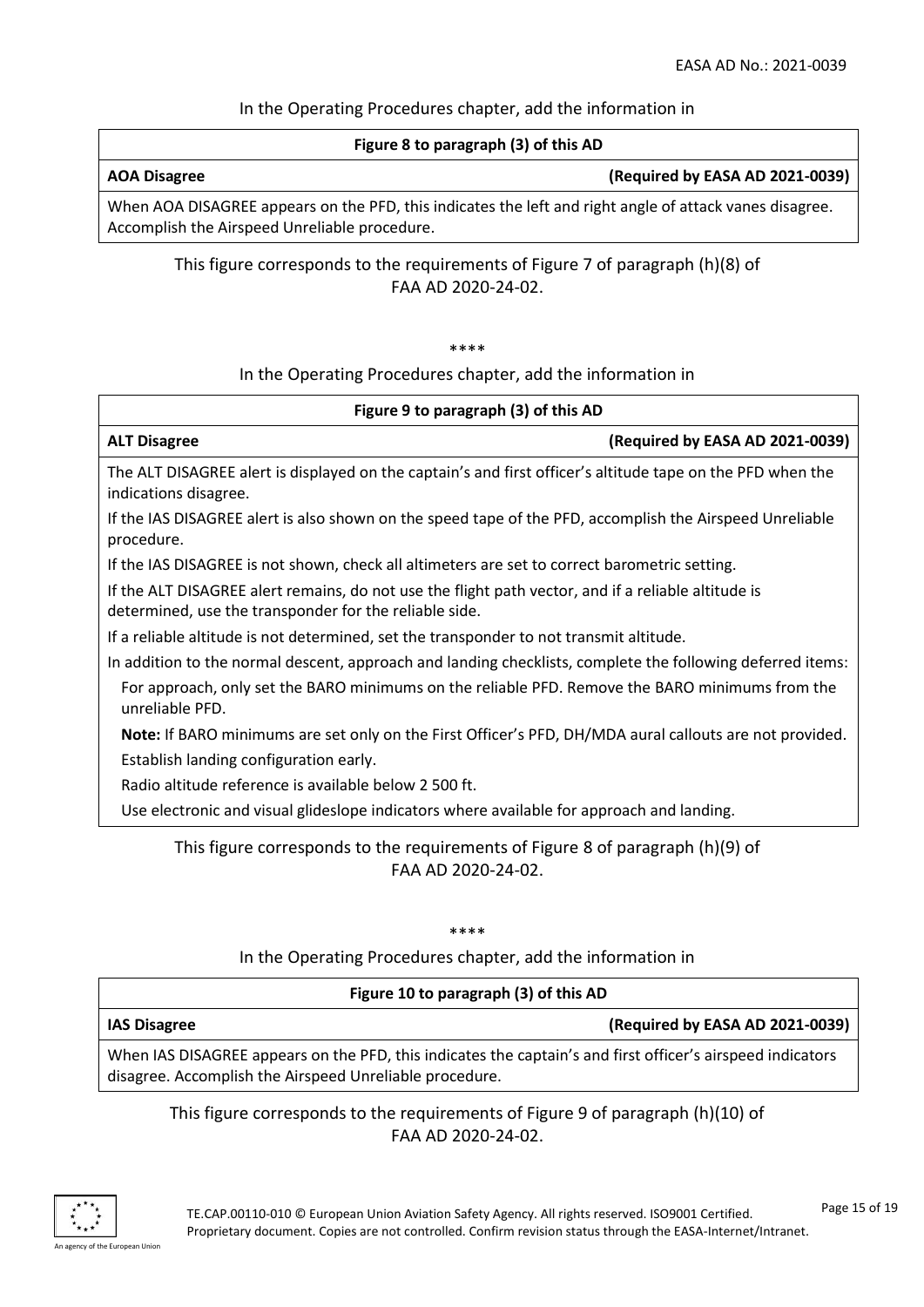\*\*\*\*

In the Certificate Limitations and Operating Procedures chapters, add the information in

| Figure 11 to paragraph (3) of this AD                                                                                                                                                                                                                            |                                                         |                                                                                                        |                                 |
|------------------------------------------------------------------------------------------------------------------------------------------------------------------------------------------------------------------------------------------------------------------|---------------------------------------------------------|--------------------------------------------------------------------------------------------------------|---------------------------------|
|                                                                                                                                                                                                                                                                  | <b>Autopilot Single Channel Operation / Malfunction</b> |                                                                                                        | (Required by EASA AD 2021-0039) |
| <b>Limitations</b>                                                                                                                                                                                                                                               |                                                         |                                                                                                        |                                 |
| Use Height (MUH).                                                                                                                                                                                                                                                |                                                         | For single channel operation during approach, the autopilot shall not remain engaged below the Minimum |                                 |
|                                                                                                                                                                                                                                                                  |                                                         | The following table defines the MUH for single channel operation as function of aircraft model:        |                                 |
|                                                                                                                                                                                                                                                                  | <b>Aircraft Model</b>                                   | <b>MUH</b> (feet AGL)                                                                                  |                                 |
|                                                                                                                                                                                                                                                                  | 737-8                                                   | 111                                                                                                    |                                 |
|                                                                                                                                                                                                                                                                  | 737-9                                                   | 130                                                                                                    |                                 |
| <b>Operating Procedures - Demonstrated Altitude Loss</b><br>The demonstrated altitude loss due to a simulated hard-over single channel autopilot malfunction is:<br>Level Flight:<br>Flaps up when recovery was initiated 3 seconds after the recognition point: |                                                         |                                                                                                        |                                 |
|                                                                                                                                                                                                                                                                  | <b>Aircraft Model</b>                                   | <b>Demonstrated Loss (feet)</b>                                                                        |                                 |
|                                                                                                                                                                                                                                                                  | 737-8                                                   | 259                                                                                                    |                                 |
|                                                                                                                                                                                                                                                                  | 737-9                                                   | 230                                                                                                    |                                 |
| Approach:                                                                                                                                                                                                                                                        |                                                         |                                                                                                        |                                 |
|                                                                                                                                                                                                                                                                  |                                                         | (a) Within 1 second time delay between recognition point and initial recovery:                         |                                 |
|                                                                                                                                                                                                                                                                  | <b>Aircraft Model</b>                                   | <b>Demonstrated Loss (feet)</b>                                                                        |                                 |
|                                                                                                                                                                                                                                                                  | 737-8                                                   | 31                                                                                                     |                                 |
|                                                                                                                                                                                                                                                                  | 737-9                                                   | 35                                                                                                     |                                 |
| (b) When a recovery was initiated without delay:                                                                                                                                                                                                                 |                                                         |                                                                                                        |                                 |
|                                                                                                                                                                                                                                                                  | <b>Aircraft Model</b>                                   | <b>Demonstrated Loss (feet)</b>                                                                        |                                 |
|                                                                                                                                                                                                                                                                  | $737 - 8/-9$                                            | 8                                                                                                      |                                 |
|                                                                                                                                                                                                                                                                  |                                                         |                                                                                                        |                                 |
| This figure does not correspond to any requirement of FAA AD 2020-24-02.                                                                                                                                                                                         |                                                         |                                                                                                        |                                 |

\*\*\*\*

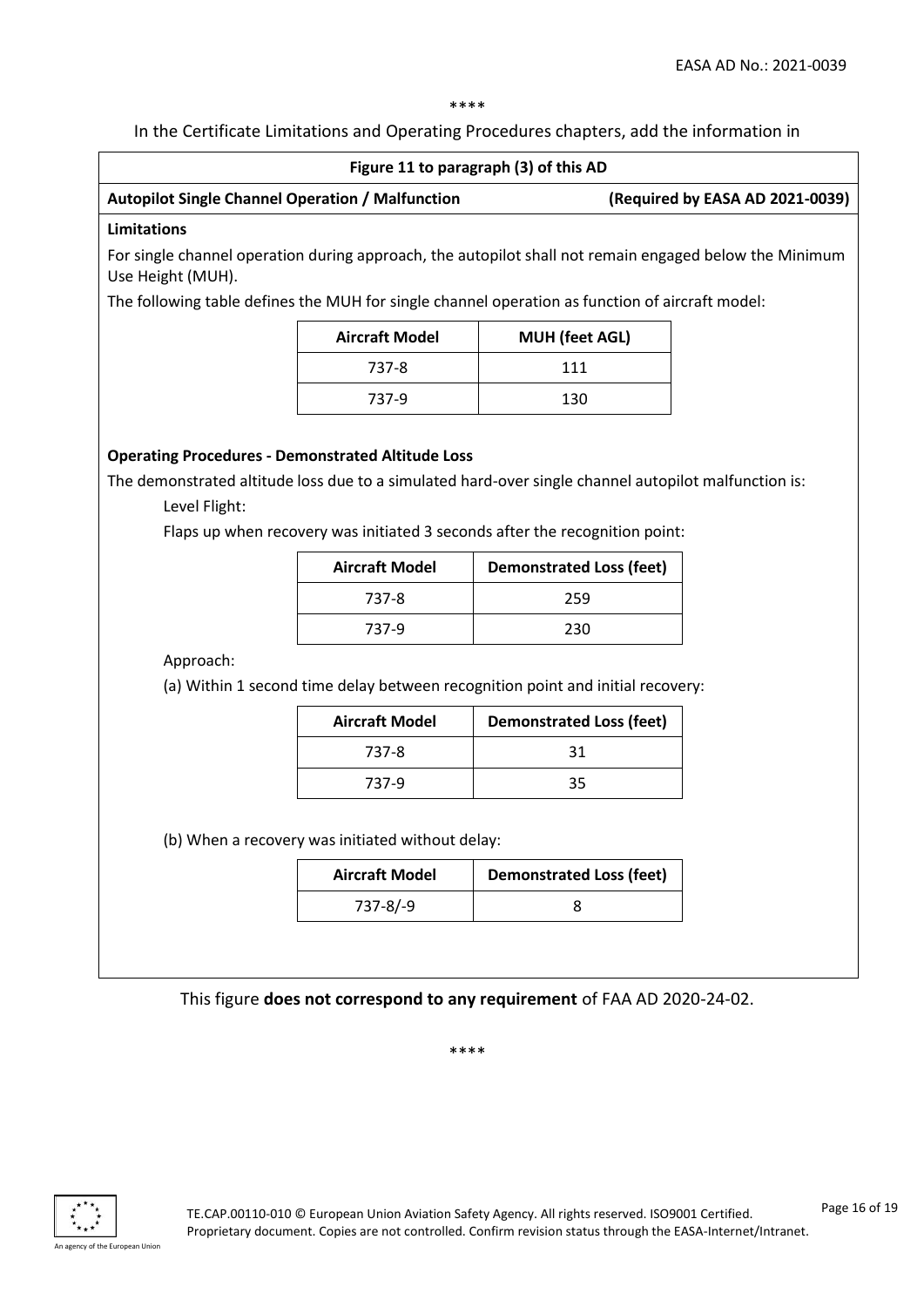# In the EASA-approved MMEL, add the information in

| Figure 12 to paragraph (4) of this AD |                                                                              |                                                                                                                                                                                                       |  |
|---------------------------------------|------------------------------------------------------------------------------|-------------------------------------------------------------------------------------------------------------------------------------------------------------------------------------------------------|--|
|                                       | <b>EASA MMEL Changes</b>                                                     | (Required by EASA AD 2021-0039)                                                                                                                                                                       |  |
|                                       | ATA 22 - Autoflight                                                          |                                                                                                                                                                                                       |  |
| (1)                                   | <b>Autopilot Systems</b>                                                     |                                                                                                                                                                                                       |  |
|                                       | 2.22-10-01.1 Deleted MMEL dispatch option.                                   |                                                                                                                                                                                                       |  |
|                                       | Dispatch is not permitted with both autopilot (A/P) systems inoperative.     |                                                                                                                                                                                                       |  |
| (2)                                   |                                                                              | <b>Autopilot Disengage Aural Warning System</b>                                                                                                                                                       |  |
|                                       | 2.22-10-02.1 Deleted MMEL item.                                              |                                                                                                                                                                                                       |  |
|                                       | The autopilot disengage aural warning system must be operative for dispatch. |                                                                                                                                                                                                       |  |
| (3)                                   | <b>STAB OUT OF TRIM Light</b>                                                |                                                                                                                                                                                                       |  |
|                                       | 2.22-10-03.1 Deleted MMEL item.                                              |                                                                                                                                                                                                       |  |
|                                       | The STAB OUT OF TRIM light must be operative for dispatch.                   |                                                                                                                                                                                                       |  |
| (4)                                   | <b>Speed Trim Function</b>                                                   |                                                                                                                                                                                                       |  |
|                                       | 2.22-11-01.1 Deleted MMEL item.                                              |                                                                                                                                                                                                       |  |
|                                       | The speed trim function must be operative for dispatch.                      |                                                                                                                                                                                                       |  |
| (5)                                   | <b>SPEED TRIM FAIL Light</b>                                                 |                                                                                                                                                                                                       |  |
|                                       | 2.22-11-02.1 Deleted MMEL item.                                              |                                                                                                                                                                                                       |  |
|                                       | The SPEED TRIM FAIL light must be operative for dispatch.                    |                                                                                                                                                                                                       |  |
| (6)                                   | <b>Mode Control Panel Switches</b>                                           |                                                                                                                                                                                                       |  |
|                                       | 2.22-11-05.1 Deleted MMEL dispatch option.                                   |                                                                                                                                                                                                       |  |
|                                       |                                                                              | Dispatch is not permitted with both A/P ENGAGE Command (CMD) Switches (A and B) inoperative.                                                                                                          |  |
| (7)                                   | <b>Mode Control Panel Switch Lights</b>                                      |                                                                                                                                                                                                       |  |
|                                       | 2.22-11-06.1 Deleted MMEL dispatch option.                                   |                                                                                                                                                                                                       |  |
|                                       |                                                                              | Dispatch is not permitted with both A/P ENGAGE Command (CMD) switch lights inoperative.                                                                                                               |  |
| (8)                                   | <b>Autoflight Status Annunciator</b>                                         |                                                                                                                                                                                                       |  |
|                                       | 2.22-11-08.1 Added MMEL requirement for (O) procedure.                       |                                                                                                                                                                                                       |  |
|                                       | 2.22-11-08.1 Added proviso.                                                  |                                                                                                                                                                                                       |  |
|                                       | 2.22-11-08.1 Deleted MMEL dispatch option.                                   |                                                                                                                                                                                                       |  |
|                                       | operate normally before each flight.                                         | Dispatch is not permitted with both A/P disengage lights inoperative. Dispatch may be made with<br>one A/P disengage light inoperative, provided the autopilot disengage aural warning is verified to |  |
| (9)                                   | <b>Control Wheel Autopilot Disengage Switches</b>                            |                                                                                                                                                                                                       |  |
|                                       | 2.22-11-10.1 Added MMEL requirement for (O) procedure.                       |                                                                                                                                                                                                       |  |
|                                       | 2.22-11-10.1 Added proviso.                                                  |                                                                                                                                                                                                       |  |
|                                       | 2.22-11-10.1 Deleted MMEL dispatch option.                                   |                                                                                                                                                                                                       |  |
|                                       | conditions are met.                                                          | Dispatch is not permitted with both control wheel A/P disengage switches inoperative. Dispatch<br>may be made with one control wheel A/P disengage switch inoperative provided the following          |  |
|                                       |                                                                              | a) Mode Control Panel A/P DISENGAGE bar is verified to operate normally before each departure.                                                                                                        |  |
|                                       | b) A/P is not used below 1,500 feet AGL, and                                 |                                                                                                                                                                                                       |  |
|                                       | c) Approach minimums do not require use of A/P.                              |                                                                                                                                                                                                       |  |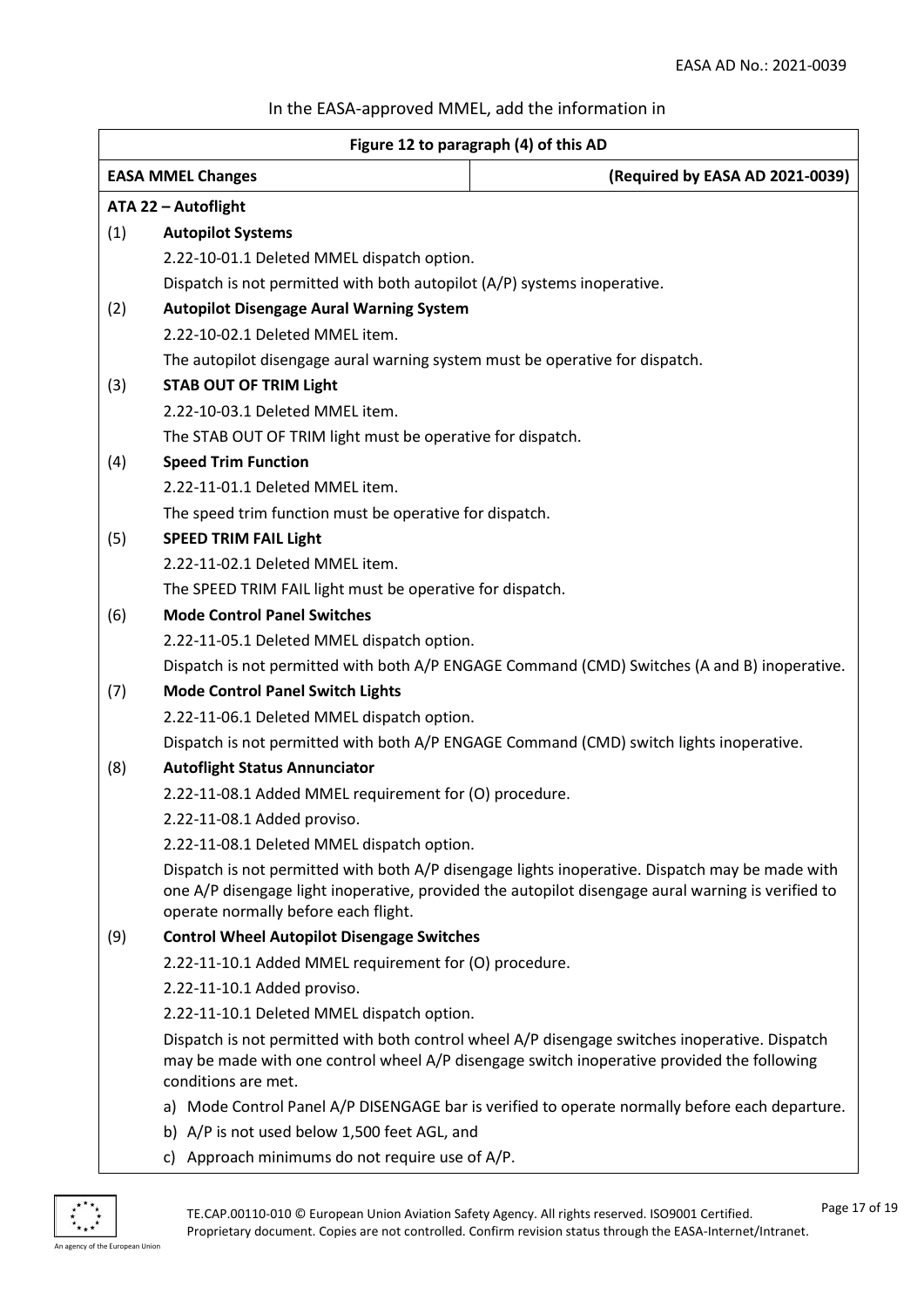| Figure 12 to paragraph (4) of this AD                                  |                          |                                 |
|------------------------------------------------------------------------|--------------------------|---------------------------------|
|                                                                        | <b>EASA MMEL Changes</b> | (Required by EASA AD 2021-0039) |
| <b>ATA 27 - Flight Controls</b>                                        |                          |                                 |
| (10)<br><b>Control Wheel Trim Switch Systems</b>                       |                          |                                 |
| 2.27-41-01.1 Deleted MMEL item.                                        |                          |                                 |
| Both control wheel trim switch systems must be operative for dispatch. |                          |                                 |
|                                                                        |                          |                                 |

This figure corresponds to, **but is different from**, the requirements of Figure 10 of paragraph (i) of FAA AD 2020-24-02.

Note to Figure 12: The MEL provisions specified in Figure 12 to paragraph (4) of this AD correspond to the changes introduced in EASA-approved Boeing 737 MAX B-737-8/-9 MMEL, Boeing document D639A001-02 Revision 2.